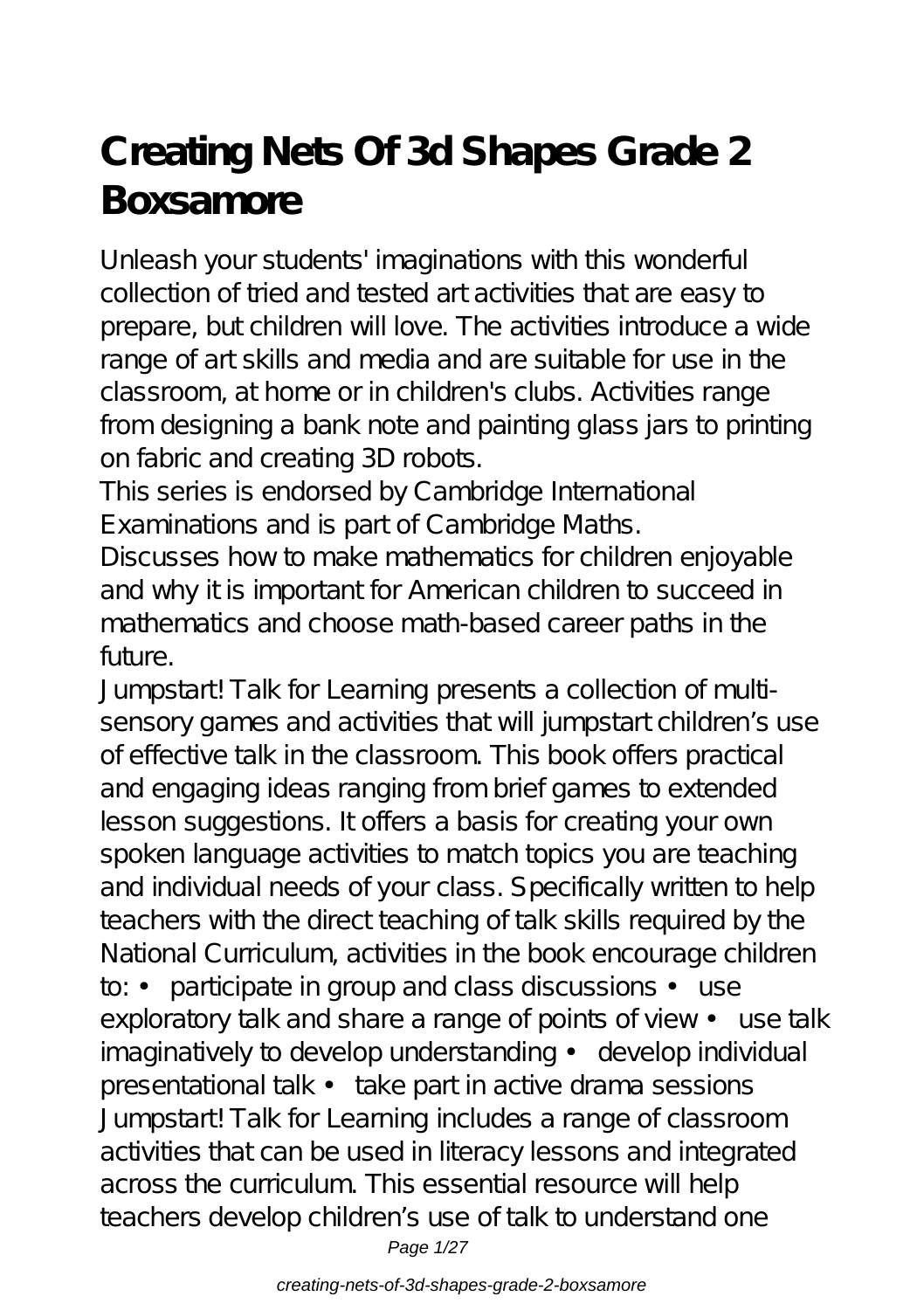another and get things done together. The ICT Handbook for Primary Teachers Heinneman Maths P7 Teacher Notes. The National Curriculum Outdoors: Year 6 Sir Cumference and the Sword in the Cone Maths. Pyramid The Vision Within

The Teaching File: Provides true variety and interactivity for your oral and mental starters. Suggests a wide choice of practical and oral teaching activities and suggestions for clearly focused review sessions. Activities enable you to adjust the pace of teaching to suit your class and offer options for consolidation, reinforcement, extension and differentiation Visual-Spatial Thinking for Advanced Learners, Grades 3–5 will teach students how to perceive and represent visual information, and to mentally manipulate objects within space. Visual-spatial thinking is a skill which helps students develop depth, complexity, and abstraction in thinking and inquiry. Working through the lessons and handouts in this book, students will develop spatial language, learn to visualize and mentally manipulate visual information, look at objects from varying perspectives, explore dimension, and seek structure in organizing visual information. This curriculum provides cohesive, focused, scaffolded lessons to teach each targeted area of competency followed by authentic application activities for students to then apply their newly developed skill set. This book can be used as a stand-alone gifted curriculum or as part of an integrated curriculum. Each lesson ties in both reading and metacognitive skills, making it easy for teachers to incorporate into a variety of contexts.

TestSoup's Parent Guide to 5th Grade Advanced Math has been specifically designed to support parents as they work with their students on advanced math skills. This is a great tool to help parents push their students and challenge them beyond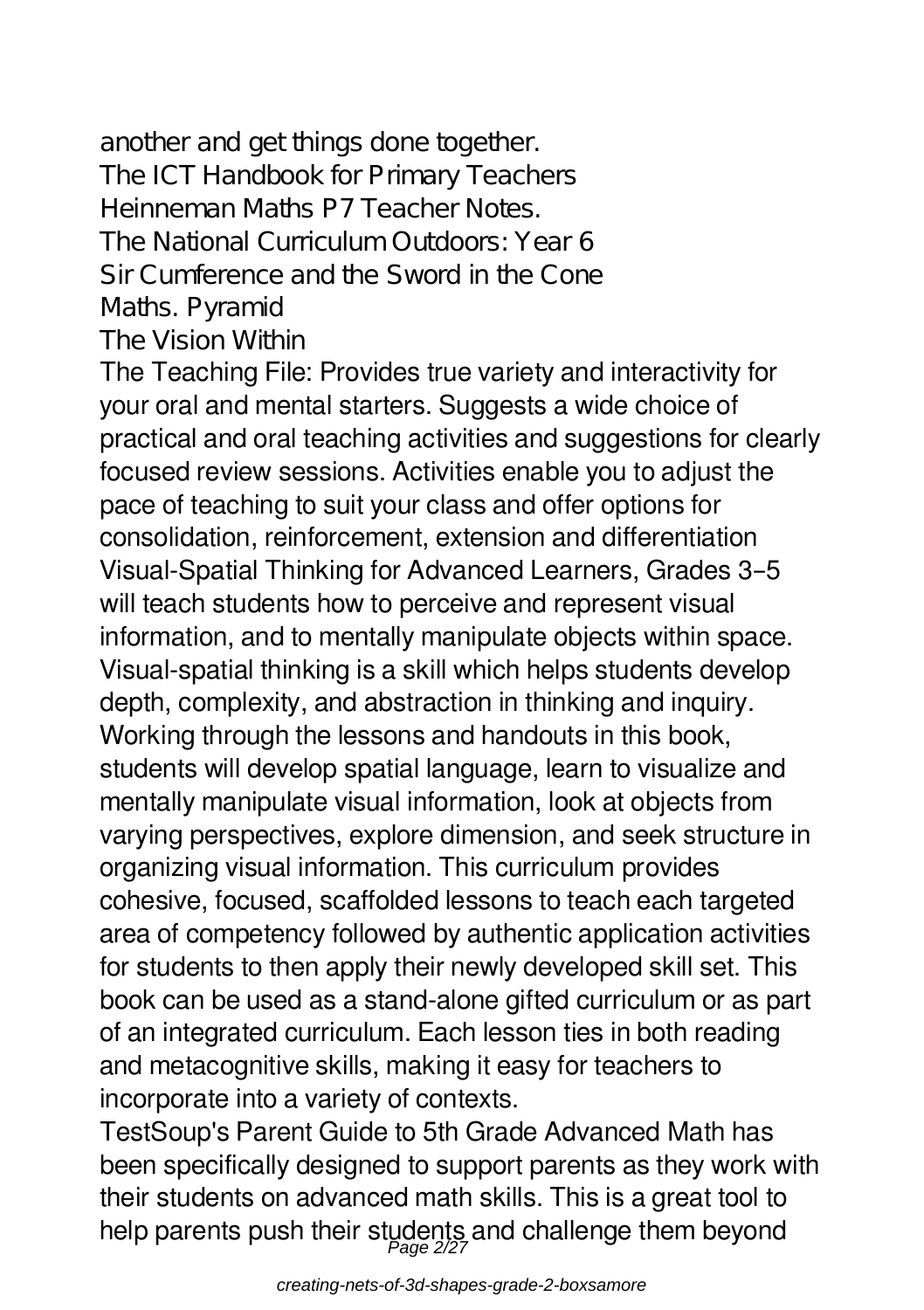what they are doing in the classroom. The resources we have compiled into this Parent Guide have been designed to help parents understand the Advanced math skills their students can learn to further challenge themselves. ~Premium Content~ \*Our eBook Study Guide helps parents work with students to push themselves with more challenging problems. \*Minilessons on every skill. \*Hundreds of practice questions with fully explained answers. \*Overviews of each skill that will tell you what you need to know, what you will be learning, and mini lessons to explain each one. \*Great for parents looking to challenge their students in math! ~Superior User Interface~ \*Bookmark pages you want to revisit \*Make notes with our easy-to-use annotations tool \*Highlight important passages or questions with our highlight tool \*Adjust font size \*Skip to the last page read, or navigate using our table of contents \*Intuitive hyperlinks allow for intuitive and efficient navigation ~Content Outline~ Lessons, vocabulary, practice problems & explanations, as well as a description of what you and your student should expect from these advanced skills, for each of the following: -Expressions & Equations- \*Creating & solving expressions with whole number exponents \*Creating & solving expressions based on written descriptions \*Creating equivalent expressions \*Identifying equivalent expressions \*Creating expressions using variables to represent unkown numbers in word problems \*Solving equations & inequalities \*Using variables to write & solve equations for real world situations \*Writing inequalities to represent real life situations \*Determining relationships between variables in order to solve word problems -Geometry- \*Finding the area of polygons \*Finding the area of right rectangular prisms \*Drawing polygons in a coordinate plane \*Using 2D nets to represent 3D shapes & find surface area -The Number System- \*Dividing fractions \*Multiplying multi-digit numbers \*Adding, subtracting, multiplying & dividing decimals \*Finding greates common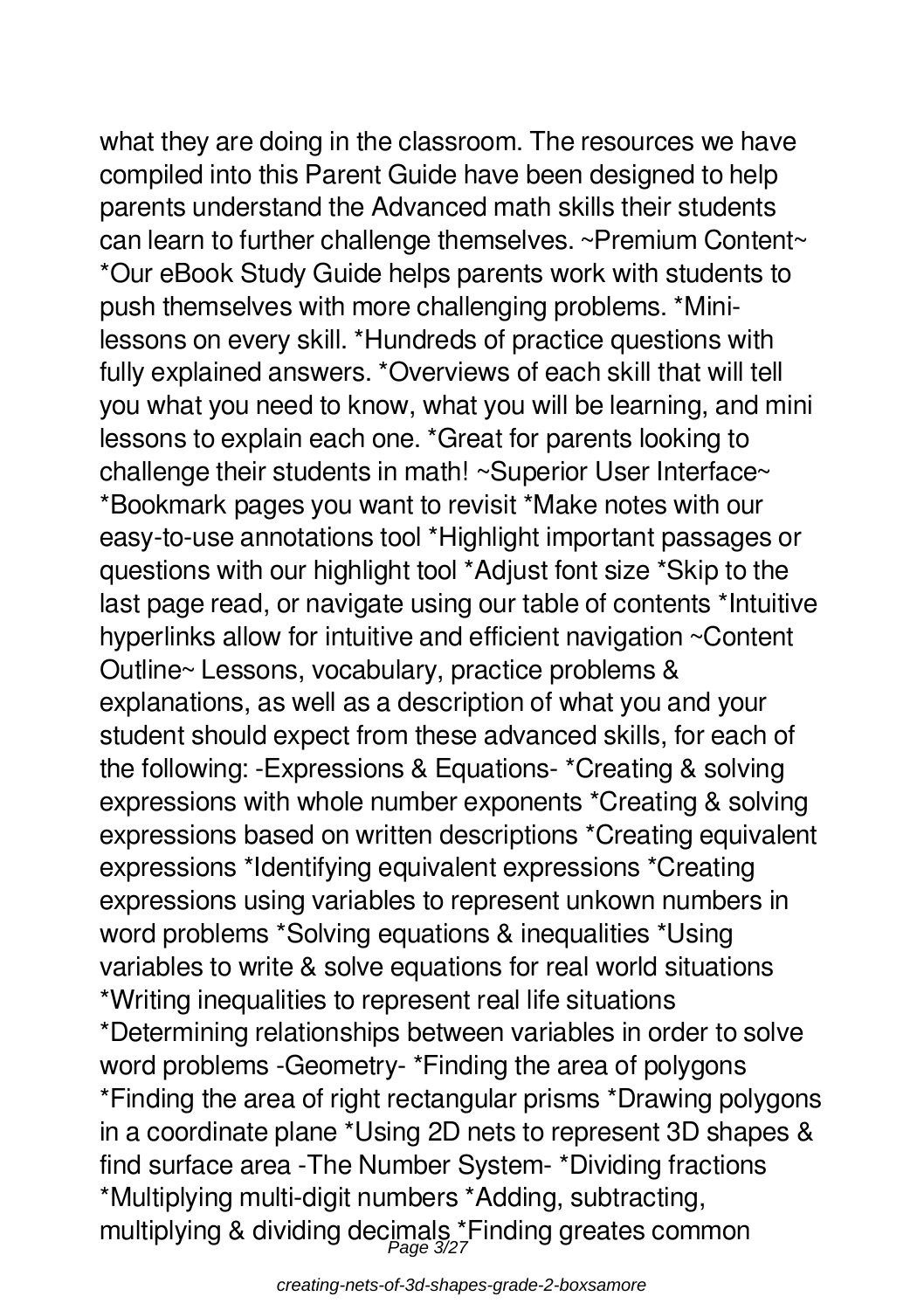factors and least common multiples \*Using positive & negative numbers to represent opposite values or directions \*Rational numbers as part of the number line \*Ordering & absolute value of positive & negative numbers \*Finding the distance between 2 points on a coordinate plane -Ratios & Proportions- \*Understanding ratios & using them to describe relationships \*Using unit rates to describe relationships between 2 quantities \*Using reatios to solve real world problems -Statistics & Probability- \*Identifying & creating statistical questions \*Describing the distribution of data with center, spread, or overall shape \*Describing the distribution of data with measures of center and measures of variability \*Recognizing & generating graphs to represent statistical data \*Summarizing data sets in relation to the question asked The Really Useful Primary Design and Technology Book brings together essential subject knowledge and pedagogy to support and inspire those planning to teach D&T in the primary school. Offering comprehensive coverage of the 2014 National Curriculum, as well as exciting ideas to extend beyond it, the book is packed full of everything the busy teacher needs to be able to develop children's key skills and techniques, and a range of big and small projects to put them into practice. With crucial subject knowledge explained in detail, useful 'How To' guides at the end of each chapter reinforce the skills and technology covered with instructions for making a variety of models. Sets of lesson plans include information on the resources needed to support both more and less able children, and assessment guidance, 'Top Tips' and 'Things to Consider' provide extra help and inspiration. Key topics covered include: cooking and nutrition textiles and the design cycle IT control and monitoring mechanisms structures electronic systems the roles and responsibilities of the DT leader assessment of D&T. The Really Useful Primary Design and Technology Book provides all the information a new teacher needs to be able to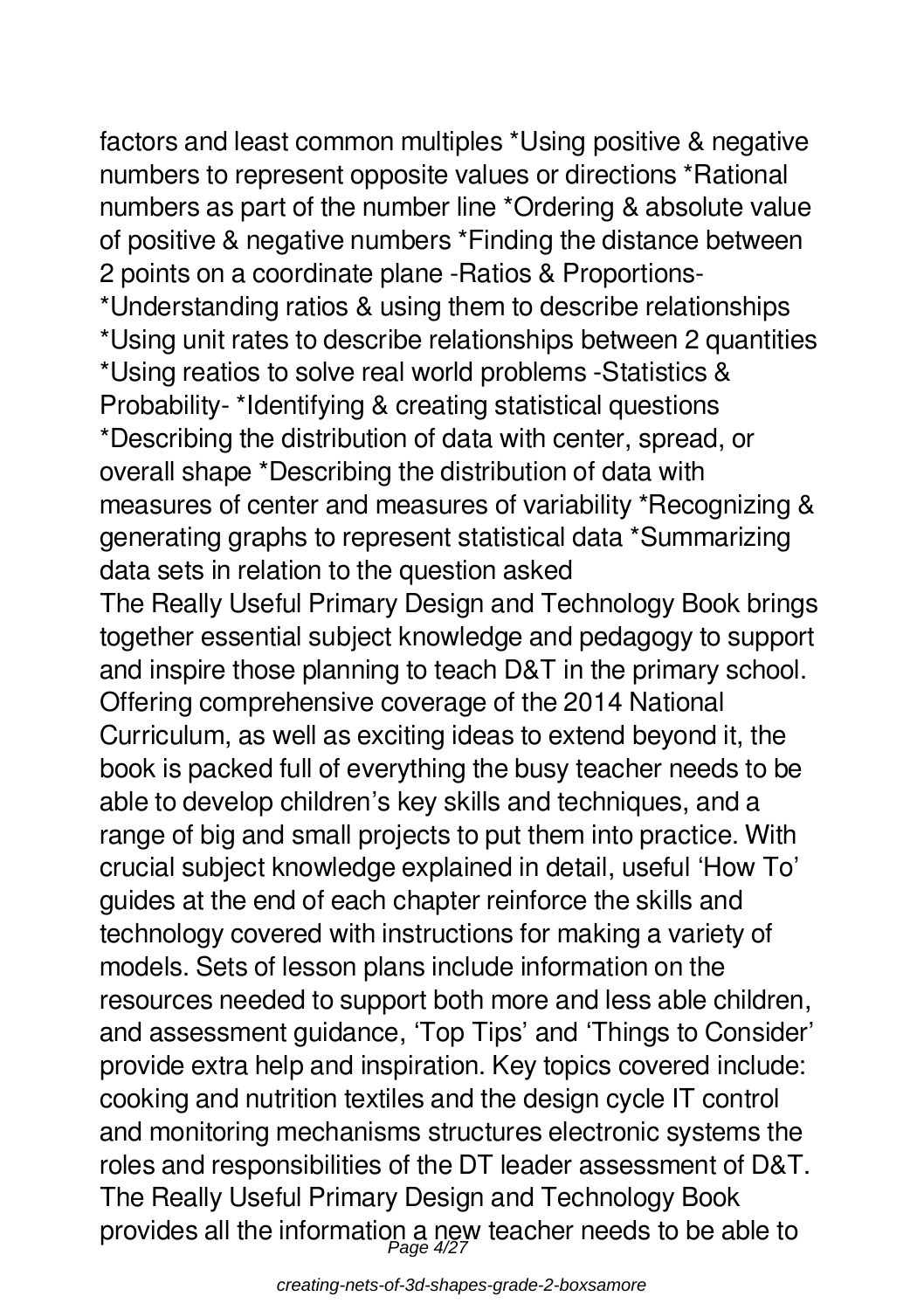teach D&T confidently, and with valuable cross-curricular links and photocopiable templates, even experienced teachers and subject leaders will find fresh inspiration for their lessons. Structural Packaging Children's Errors in Mathematics Shape and Space Maths 5–11 Ensuring Mathematical Success for All TestSoup's Parent Guide to 6th Grade Math has been specifically designed to support parents as they work with their students on challenging math skills. The resources we have compiled into this Parent Guide have been designed to help parents understand what students are learning at school and how to best help them at home. 6th Grade Math can be tough, so let us work with you to develop a strong understanding of what is expected from your students with these new standards and skills! Premium Content Our eBook Study Guide helps you practice and master the 6th

grade math skills. This study guide has been designed specifically for 6th grade students so that you can use this as a resource indepedently, for extra support and practice in math. It includes: Mini-lessons for each skill with a sample problem. Practice questions and fully explained, easy to follow answers Overviews of each skill that will tell you what you will be learning, important vocabulary, and practice problems for that skill. Superior User Interface Bookmark pages you want

Page 5/27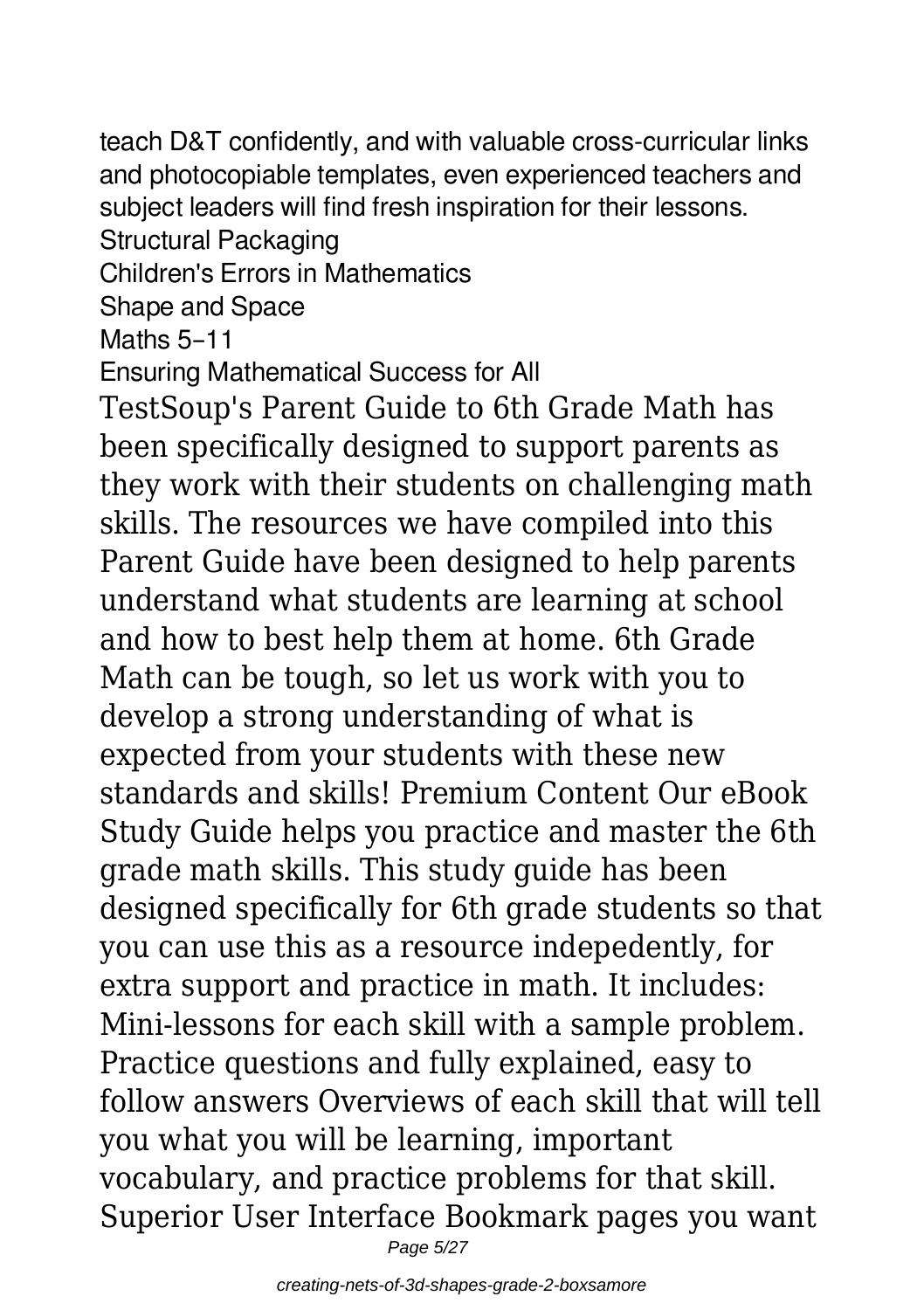to revisit Make notes with our easy-to-use annotations tool Highlight important passages or questions with our highlight tool Adjust font size Skip to the last page read, or navigate using our table of contents Content Outline Lessons, vocabulary, practice problems & explanations, as well as a description of what you can expect, for each of the following: Expressions & Equations Creating & solving expressions with whole number exponents Creating & solving expressions based on written descriptions Creating equivalent expressions Identifying equivalent expressions Creating expressions using variables to represent unkown numbers in word problems Solving equations & inequalities Using variables to write & solve equations for real world situations Writing inequalities to represent real life situations Determining relationships between variables in order to solve word problems Geometry Finding the are of polygons Finding the are of right rectangular prisms Drawing polygons in a coordinate plane Using 2d nets to represent 3d shapes & find surface area The Number System Dividing fractions Multiplying multi-digit numbers Adding, subtracting, multiplying & dividing decimals Finding greates common factors and least common multiples Using positive & negative numbers to represent opposite values or directions Rational numbers as part of the number line

 $P$ age 6/27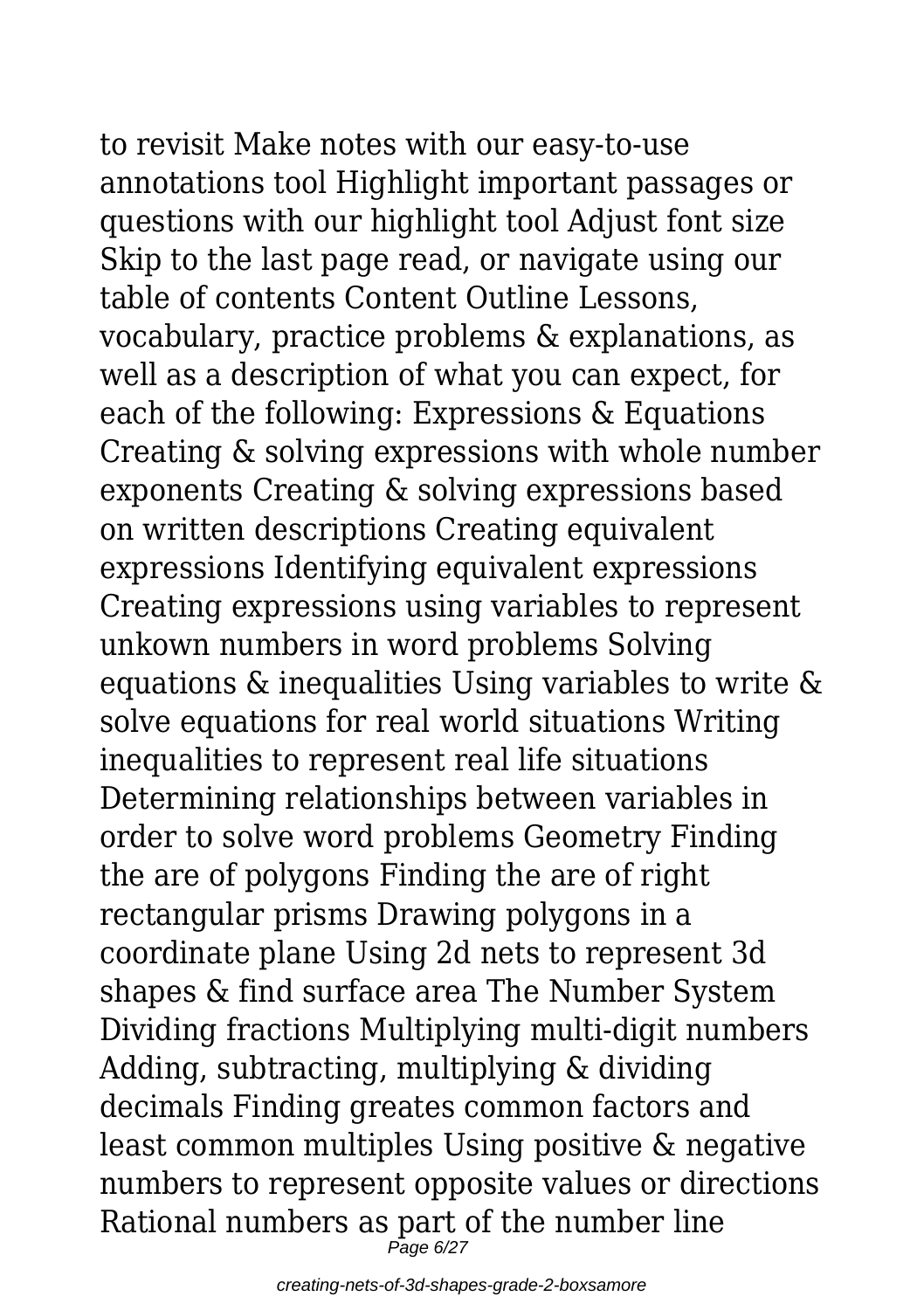Ordering & absolute value of positive & negative numbers Finding the distance between 2 points on a coordinate plane Ratios & Proportions

Understanding ratios & using them to describe relationships Using unit rates to describe relationships between 2 quantities Using reatios to solve real world problems Statistics & Probability Identifying & creating statistical questions Describing the distribution of data with center, spread, or overall shape Describing the distribution of data with measures of center and measures of variability Recognizing & generating graphs to represent statistical data Summarizing data sets in relation to the question asked Captain Invincible, along with his faithful canine companion Comet, must use his knowledge of three-dimensional shapes to avoid such dangers as flying saucers, meteor showers, and poison gas in order to make it safely back to Earth. Simultaneous.

"New Heinemann Maths" offers interactive, wholeclass teaching, with structured development of mental calculation within the Framework. It covers planning and teaching; pupil material; structure and progression; support for more able children; and easy-to-manage assessment.

Inspirational ideas for cross-curricular work and themed classroom displays with Belair - A World of Display. The Maths Collection provides creative Page 7/27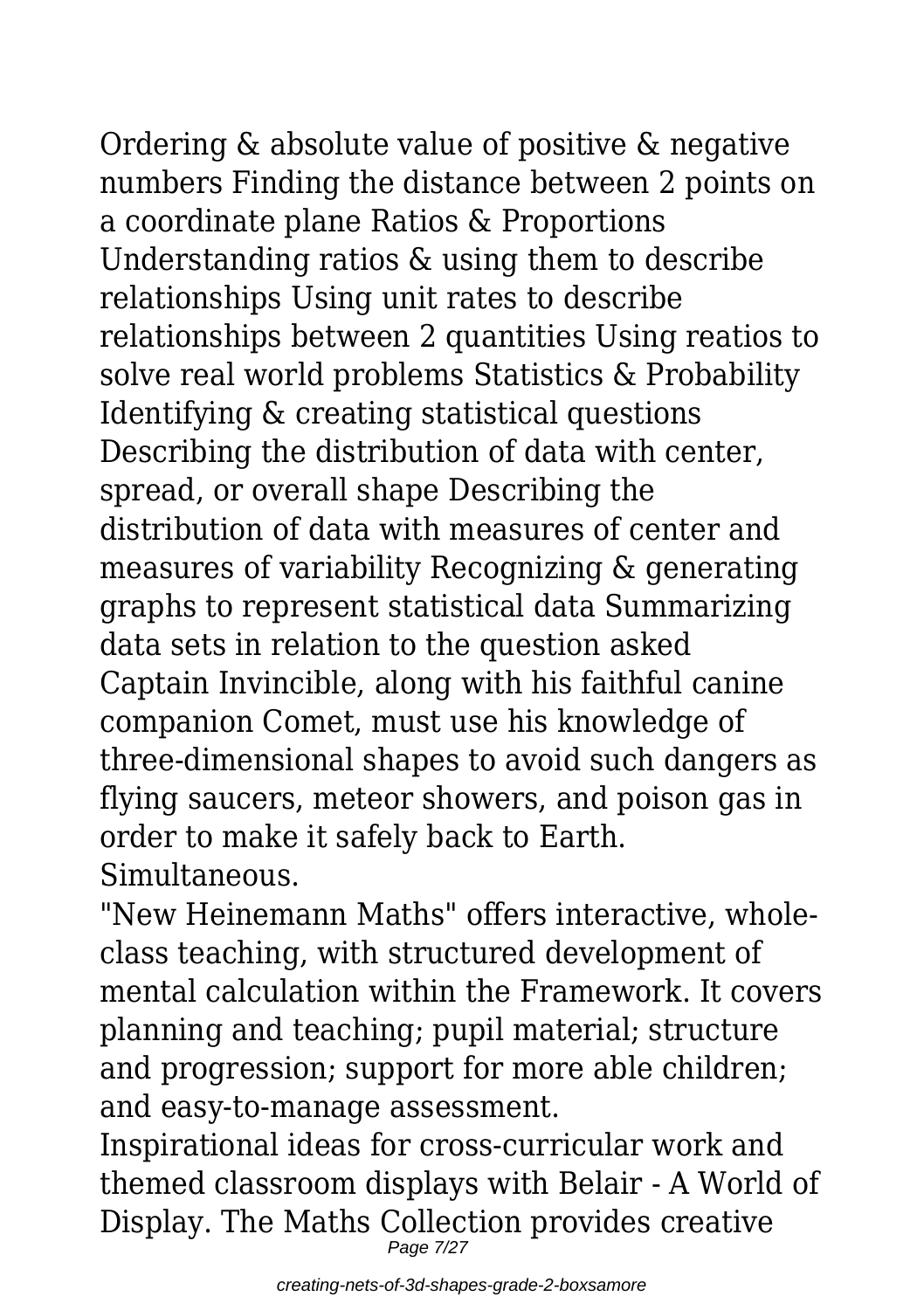and practical activities for maths. 7th Grade Math BOOST - Parent Guide If I Built a House Helping Children Learn to Love Their Most Hated Subject--and why It's Important for America Make: Geometry From Integration to Innovation in Technology-Enhanced Teaching 5th Grade Advanced Common Core Math - Parent Edition **This text offers guidance to teachers, mathematics coaches, administrators, parents, and policymakers. This book: provides a research-based description of eight essential mathematics teaching practices ; describes the conditions, structures, and policies that must support the teaching practices ; builds on NCTM's Principles and Standards for School Mathematics and supports implementation of the Common Core State Standards for Mathematics to attain much higher levels of mathematics achievement for all students ; identifies obstacles, unproductive and productive beliefs, and key actions that must be understood, acknowledged, and addressed by all stakeholders ; encourages teachers of mathematics to engage students in mathematical thinking, reasoning, and**

Page 8/27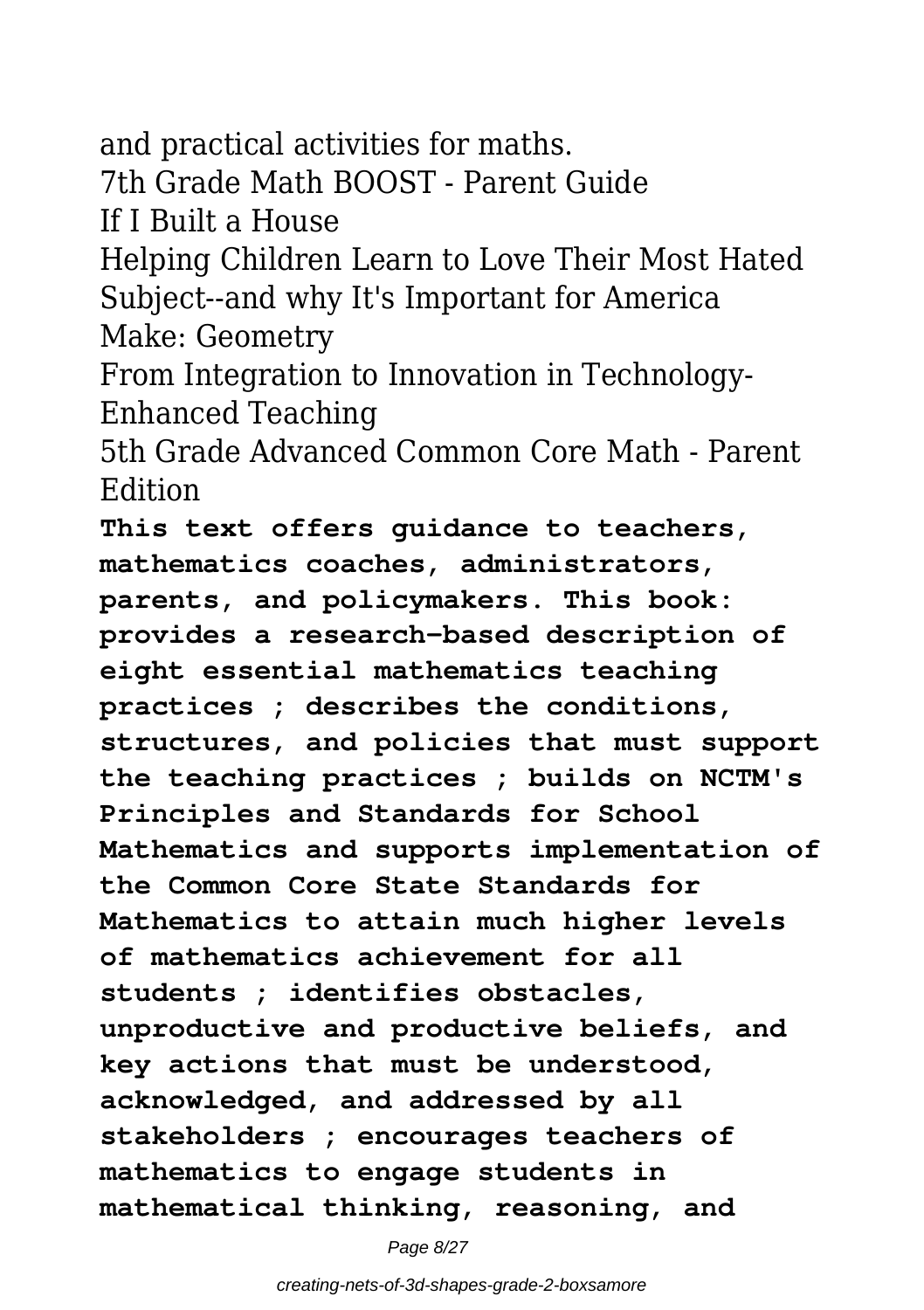**sense making to significantly strengthen teaching and learning.**

**A funny and pun-filled retelling of "The Sword and Stone" that introduces readers to mathematical angles. King Arthur has hidden his sword, Edgecalibur and issued a challenge to the knights. The first knight to find the sword will be the next king. Can Sir Cumference and Lady Di point Radius's best friend, Vertex in the right direction? Will Vertex's sharp thinking give him the edge? Join Sir Cumference, Lady Di of Ameter, and their son, Radius, in this new adventure where they race to help Vertex find the sword and discover the secrets of cubes, pyramids, cylinders, and cones.**

**Imaginative Jack describes the kind of house he would build--one with a racetrack, a flying room, and a gigantic slide.**

**'This is an outstanding book: it should be high on the list of any primary school teacher's set of references and a required text for pre-service teachers.' Australian Primary Mathematics Classroom In our technology-rich world, numeracy is just as important as the smartphone in your pocket. Students need to develop mathematical ways of seeing the world and strong problem-solving skills, and those**

Page 9/27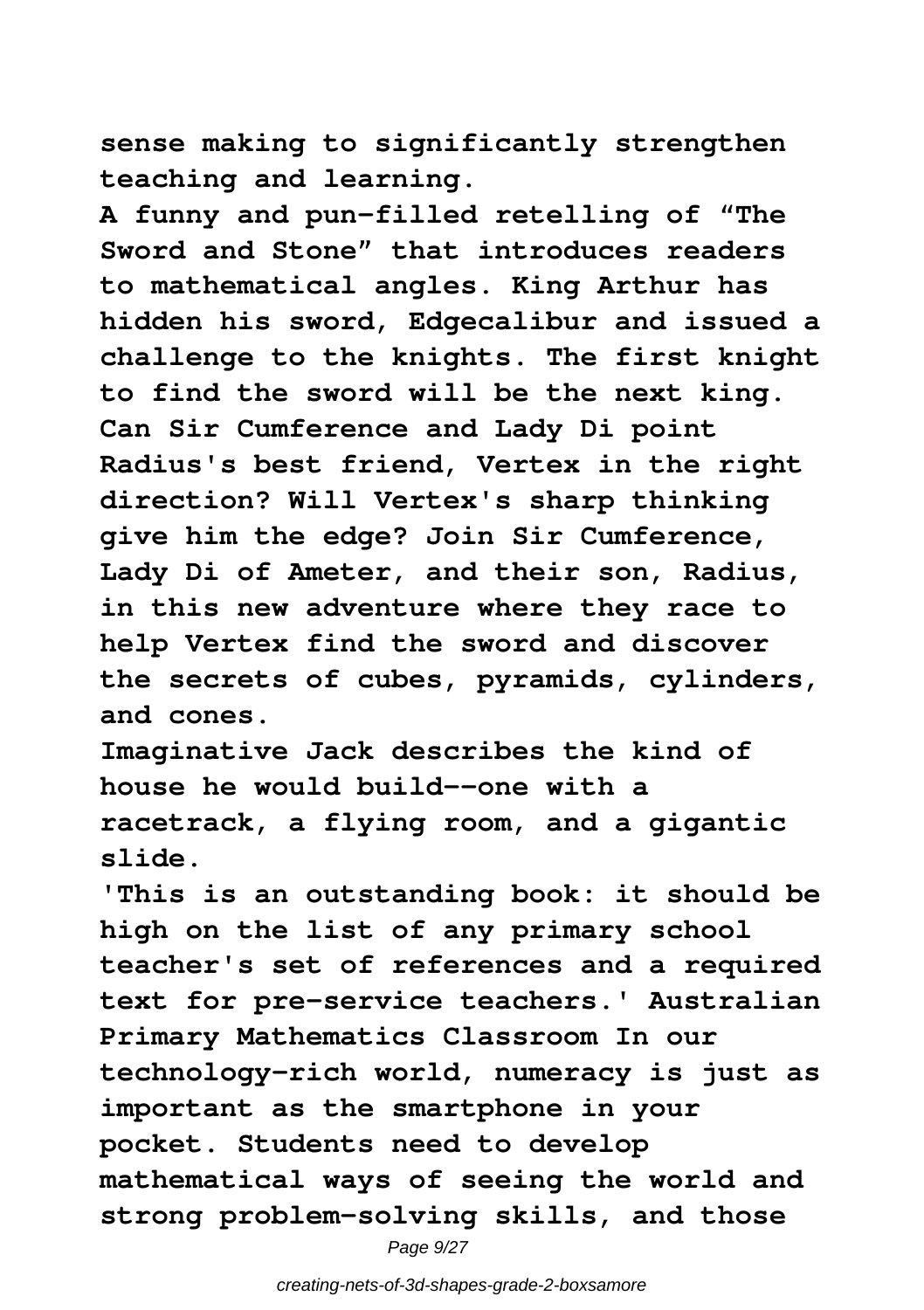**foundations are taught in the primary school classroom. Teaching Mathematics in Primary Schools covers the mathematical content taught in primary and middle years, always emphasising how students can connect what they learn in mathematics with other curriculum areas and with the world beyond the classroom. The authors draw on the latest international research to show how teachers can develop a rich repertoire of classroom teaching techniques, and effective planning, assessment and reporting methods. They outline approaches to creating supportive learning environments for all students, and to building their knowledge and confidence in using mathematics. This third edition has been updated throughout and includes a new chapter on numeracy. Evidence-based uses of digital technologies to support learning and teaching are included in every chapter. With practical strategies that can be implemented in the classroom, this book is**

**an invaluable resource for pre-service and early career primary and middle years mathematics teachers.**

**7th Grade Common Core Math BOOST - Parent Edition**

**What's Math Got to Do with It? Activities for Children with Mathematical**

Page 10/27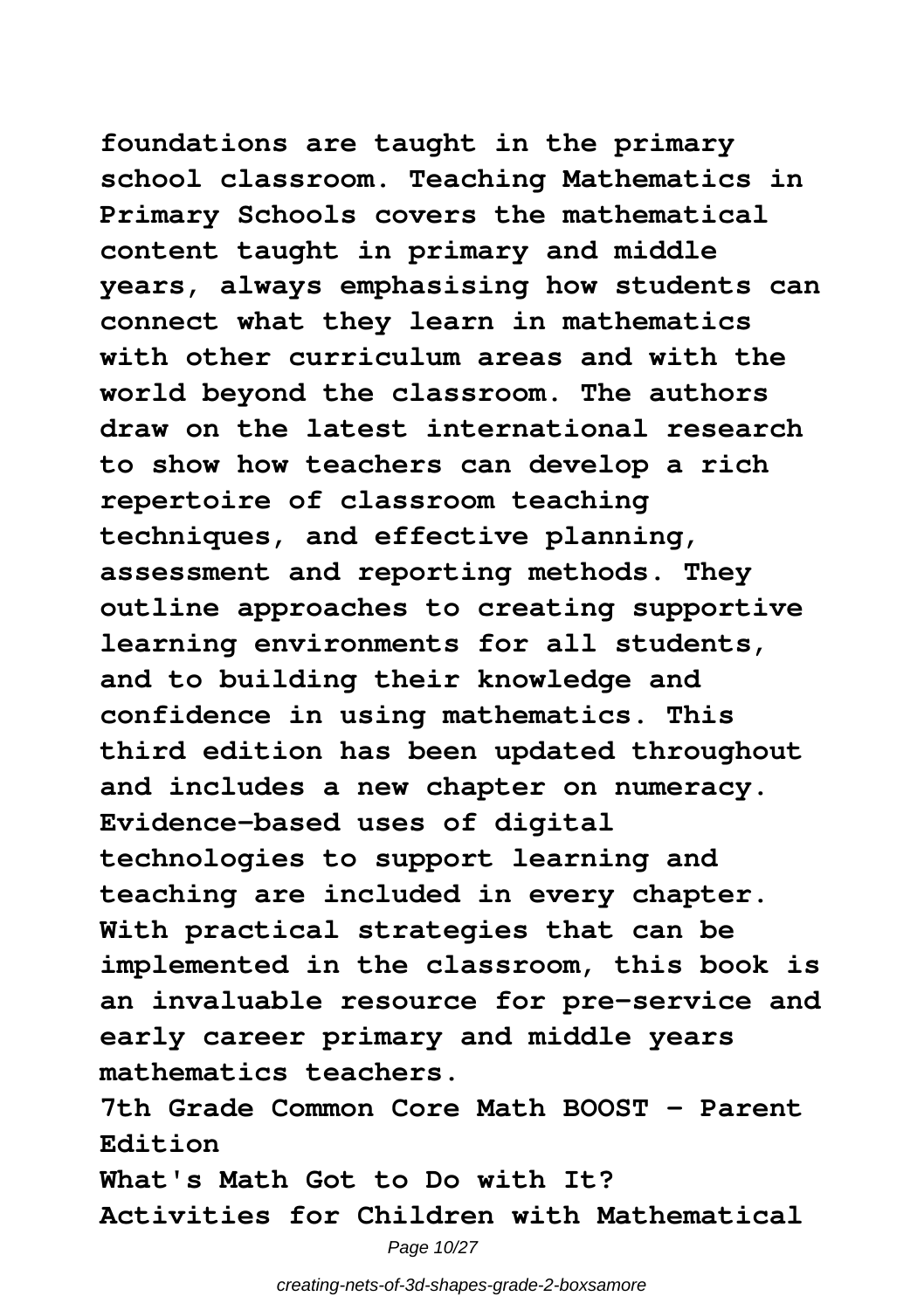**Learning Difficulties**

**Cambridge Primary Mathematics Stage 4 Teacher's Resource with CD-ROM 5th Grade Advanced Math - Parent Edition 6th Grade Math - Parent Edition Blast off on a mission to Launch a Rocket into Space! Follow each stage of the mission and compete the math exercises to make sure your rocket blasts clear of the atmosphere and returns safely! We're counting on YOU to do the math! Geometry, of all the branches of mathematics, is the one that is most easily visualized by making something. However, it is all too easy to reduce it to reams of formulas to memorize and proofs to replicate. This book aims to take geometry back to its practical roots with 3D printed models and puzzles as well as demonstrations with household objects like flashlights and paper towel tubes. This is not a traditional geometry textbook, but rather builds up understanding of geometry concepts while also bringing in elements of concepts normally learned much later. Some of the models are counterintuitive, and figuring out how and why they work will both entertain and give insights. Two final chapters suggesting open-ended projects in astronomy and physics, and art and architecture, allow for deeper understanding and integration of the learning in the rest of the book. What, how and why? If you don't really understand the content of the primary mathematics curriculum, how can you teach it? This beautiful full colour book is here to help. It covers all you need to know to be an effective teacher of primary mathematics. It**

Page 11/27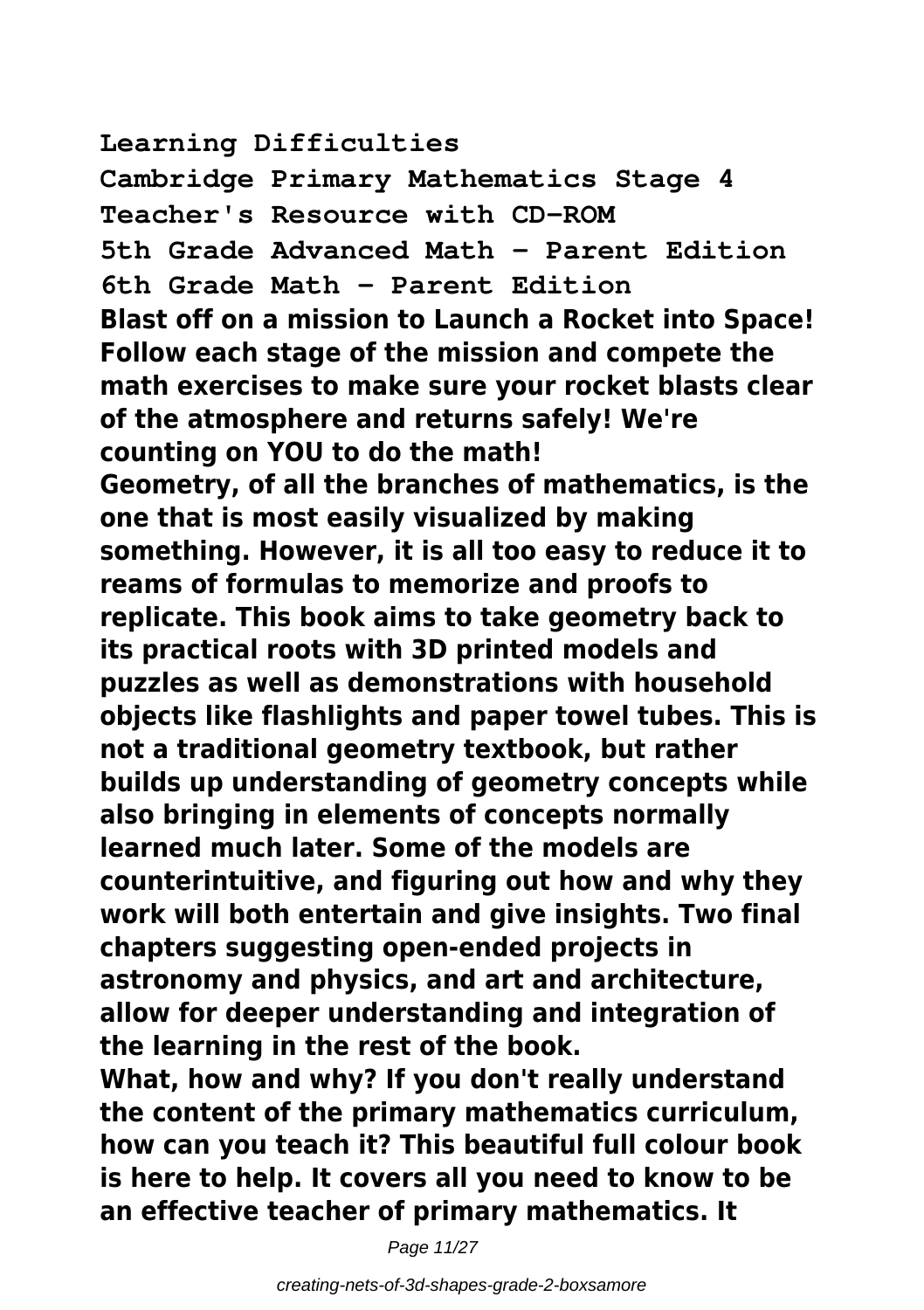**shows you how to explore number, shape and pattern with the children you teach. It examines what we mean by 'mastery of mathematics' and reviews what we can learn from Asian maths teaching methods. It helps you to see how areas of mathematics fit together and how you can support children to build their own understanding of the subject. This book goes beyond showing you how to teach. It shows you that process is as important as product. That getting it wrong can be as useful as getting it right and that children can't really learn the what without understanding the why. Unlike other packaging titles, which simply provide templates to copy, this book enables designers of all packaging types to create 3-D packaging forms that are specific to their needs rather than based on an existing design. It teaches a simple 'net' construction system – a one-piece 2-D configuration of card seen when a 3-D package is opened out and flattened – which enables the designer to create a huge number of very strong 3-D packaging forms that are both practical and imaginative. Each chapter concludes with photographs and net drawings of 6–10 creative examples of packaging designs made using the principles outlined in the preceding chapter. Structural Packaging gives the reader an understanding of the underlying principles of packaging construction and the technical knowledge and confidence to develop a greater number of their own unusual and innovative designs than any comparable book. Download the crease diagrams from the book for free at www.laurenceking.com Principles to Actions Principles for effective practice** Page 12/27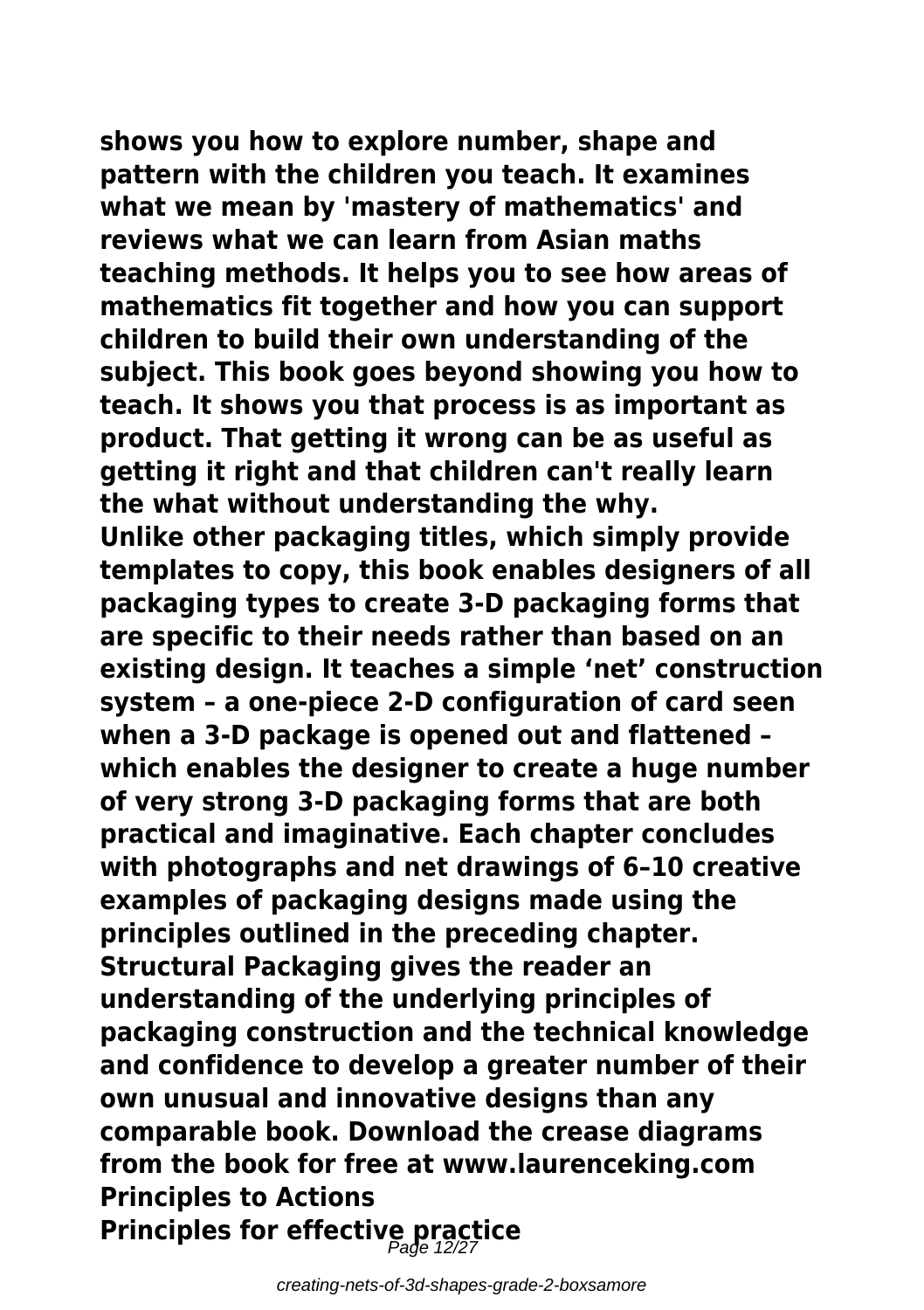**Captain Invincible and the Space Shapes Heinemann Maths 6. Creating Stellar Lessons with Digital Tools Games and activities for ages 7-12 Focusing on good progression from Reception to Year 6, Maths 5–11 provides a clear and concise presentation of the fundamental knowledge that all primary mathematics teachers need. It provides readers with practical knowledge for the planning and assessment necessary to employ the theories expressed in the book. Ranging from number sense and place value to looking in depth at the various aspects of fractions and mathematical reasoning, this book explores: mathematical connections inside and outside of the curriculum; the relation of mathematics to other primary subjects such as science, geography, and art; mathematics teaching practices from high-performing jurisdictions across the world; the progression of learning from primary school to secondary school; the 'big ideas' in mathematics; and activities that provide strategies for children to use responsively and creatively. Helping**

Page 13/27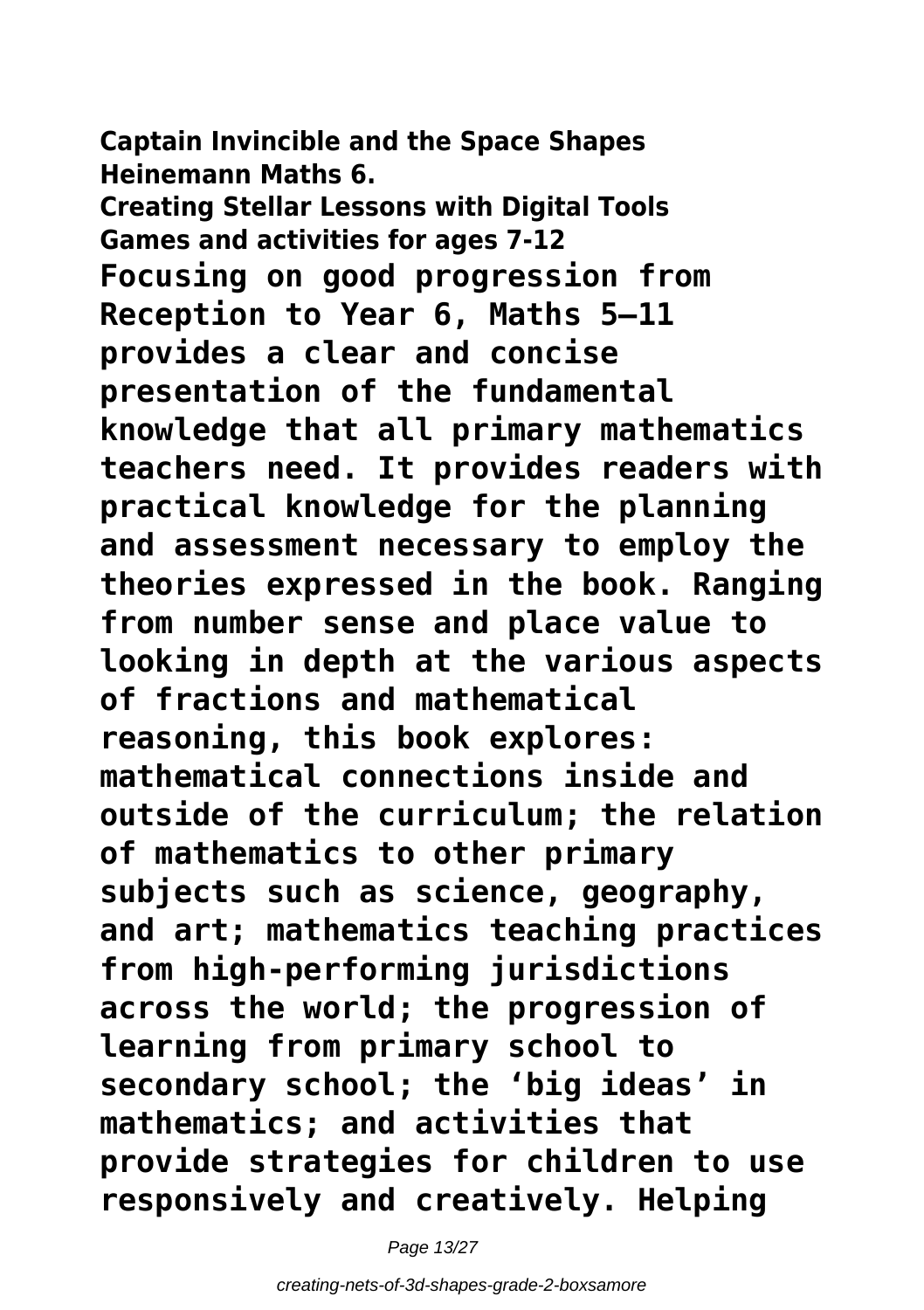**primary teachers and mathematics coordinators improve and enhance their mathematical subject knowledge and pedagogy, Maths 5–11 will re-instil an excitement about teaching mathematics among its readers.**

**TestSoup's Parent Guides are specially designed for parents looking to suppor their students at home. This eBook is designed for 7th graders who are looking for extra support in math. We have compiled a collection of materials that have been designed to strengthen the basic skills needed for success in the 7th grade with Common Core math. You can use this book to learn about the basic skills they need to master as well as do practice problems with fully explained answers with your student at home. Premium Content Aligned to the Common Core Our eBook Study Guide helps students master Common Core Standards and push themselves with more challenging problems. Mini-lessons on every Common Core strand. Practice questions and answers aligned with new Common Core standards. Overviews of each strand within the Common Core that will tell you what you need to know,** Page 14/27

creating-nets-of-3d-shapes-grade-2-boxsamore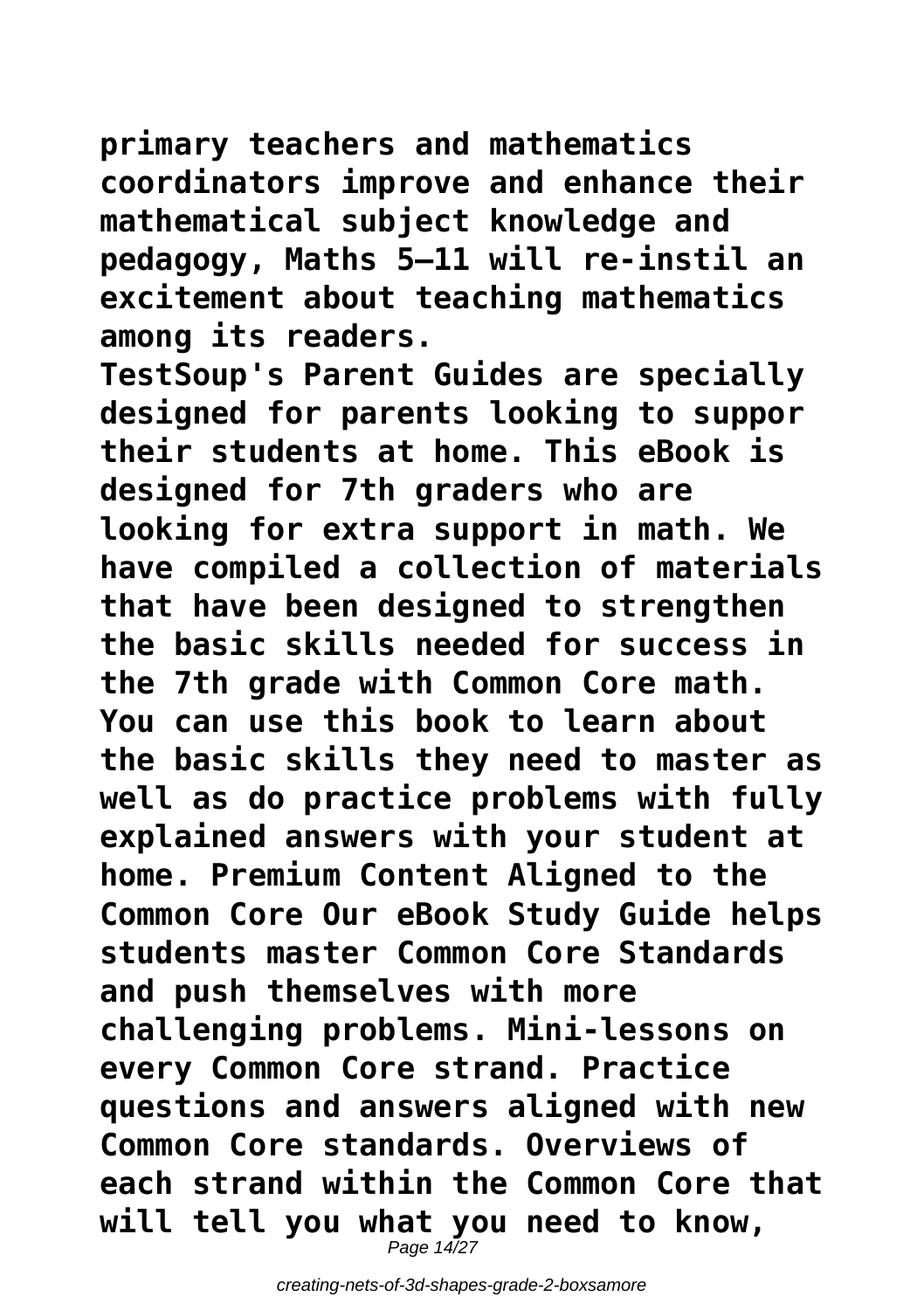**what you will be learning, and what you should expect to see in the Common Core. Great for teachers, parents, and students who are new to the Common Core! Superior User Interface Bookmark pages you want to revisit Make notes with our easy-to-use annotations tool Highlight important passages or questions with our highlight tool Adjust font size Skip to the last page read, or navigate using our table of contents Intuitive hyperlinks allow for intuitive and efficient navigation Content Outline Lessons, vocabulary, practice problems & explanations, as well as a description of what you and your student should expect from the new common core standards, for each of the following: Expressions & Equations Creating & solving expressions with whole number exponents Creating & solving expressions based on written descriptions Creating equivalent expressions Identifying equivalent expressions Creating expressions using variables to represent unkown numbers in word problems Solving equations & inequalities Using variables to write & solve equations for real world**

Page 15/27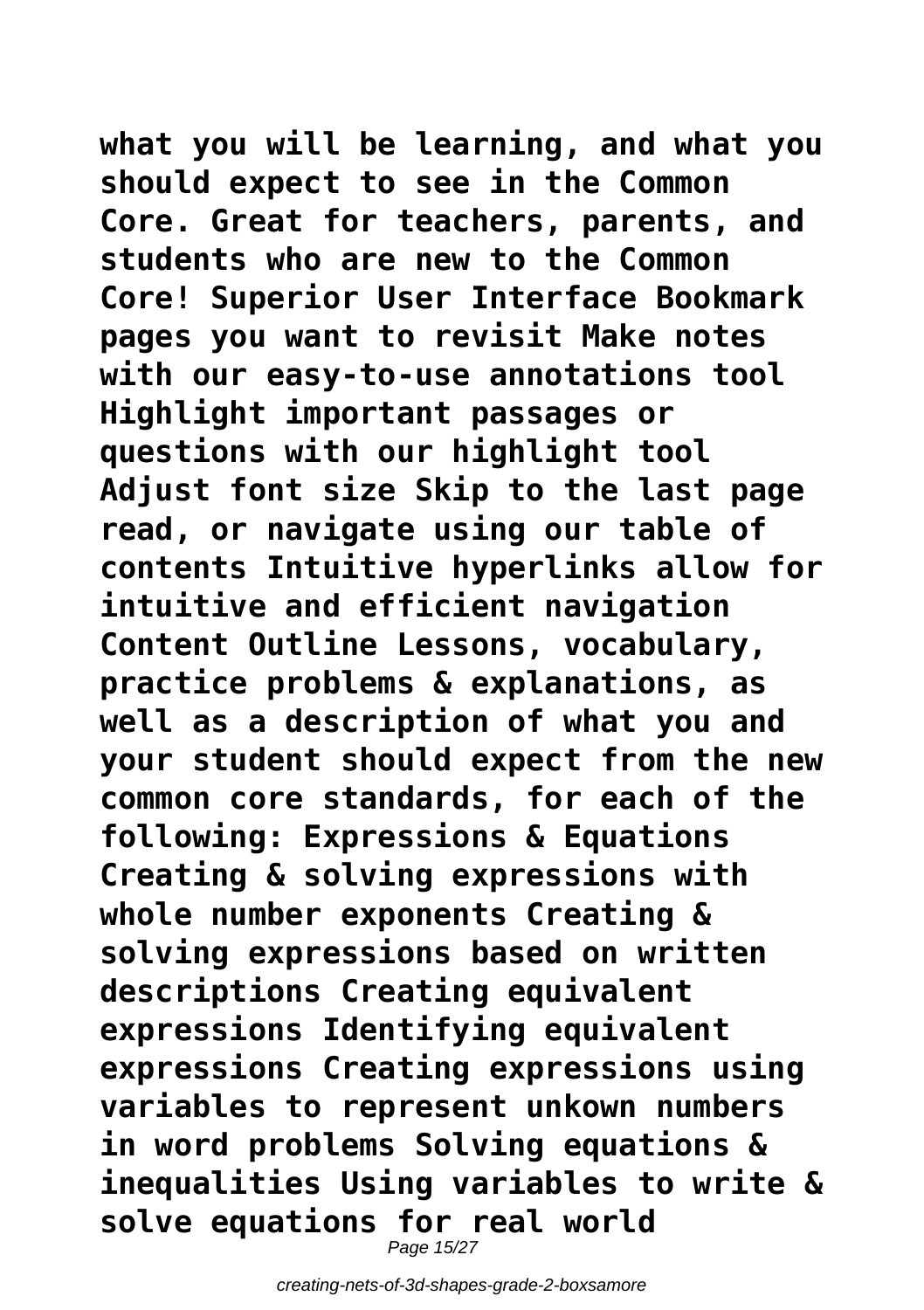**situations Writing inequalities to represent real life situations Determining relationships between variables in order to solve word problems Geometry Finding the area of polygons Finding the area of right rectangular prisms Drawing polygons in a coordinate plane Using 2d nets to represent 3d shapes & find surface area The Number System Dividing fractions Multiplying multi-digit numbers Adding, subtracting, multiplying & dividing decimals Finding greates common factors and least common multiples Using positive & negative numbers to represent opposite values or directions Rational numbers as part of the number line Ordering & absolute value of positive & negative numbers Finding the distance between 2 points on a coordinate plane Ratios & Proportions Understanding ratios & using them to describe relationships Using unit rates to describe relationships between 2 quantities Using reatios to solve real world problems Statistics & Probability Identifying & creating statistical questions Describing the distribution**

**of data with center, spread, or overall** Page 16/27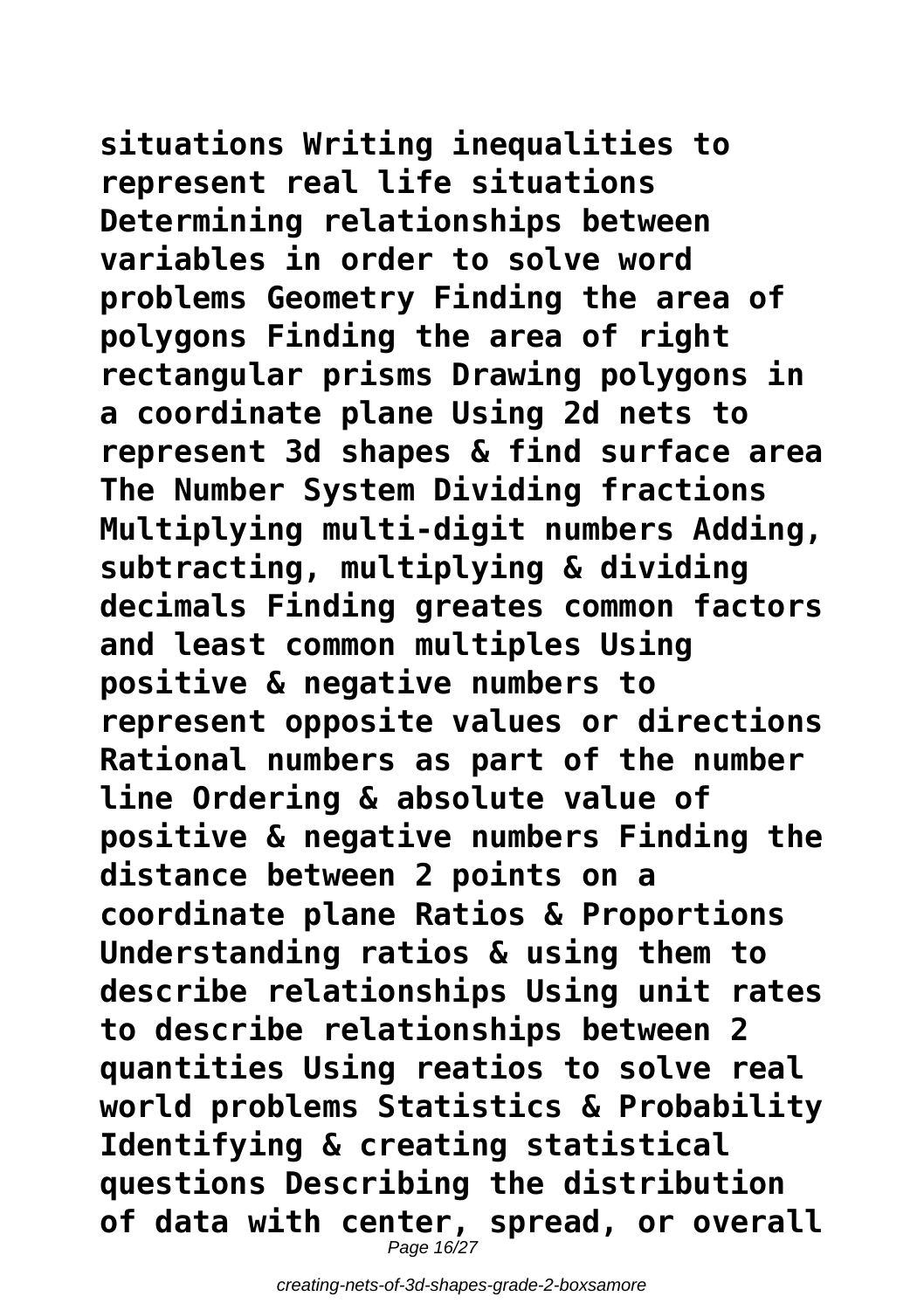**shape Describing the distribution of data with measures of center and measures of variability Recognizing & generating graphs to represent statistical data Summarizing data sets in relation to the question asked TestSoup's Parent Guide is specifically designed for parents who are looking to push their students to the next level with challenging math problems and concepts. We have compiled a collection of materials that have been designed to build upon the understandings and skills taught in the 5th grade Common Core math to push their thinking to the next level. You can use this eBook to learn about the skills they can work on to challenge themselves as well as do practice problems together. Premium Content Aligned to the Common Core Our eBook Study Guide helps students master Common Core Standards and push themselves with more challenging problems. Mini-lessons on every Common Core strand. Practice questions and answers aligned with new Common Core standards. Overviews of each strand within the Common Core that will tell you what you need to know, what you**

Page 17/27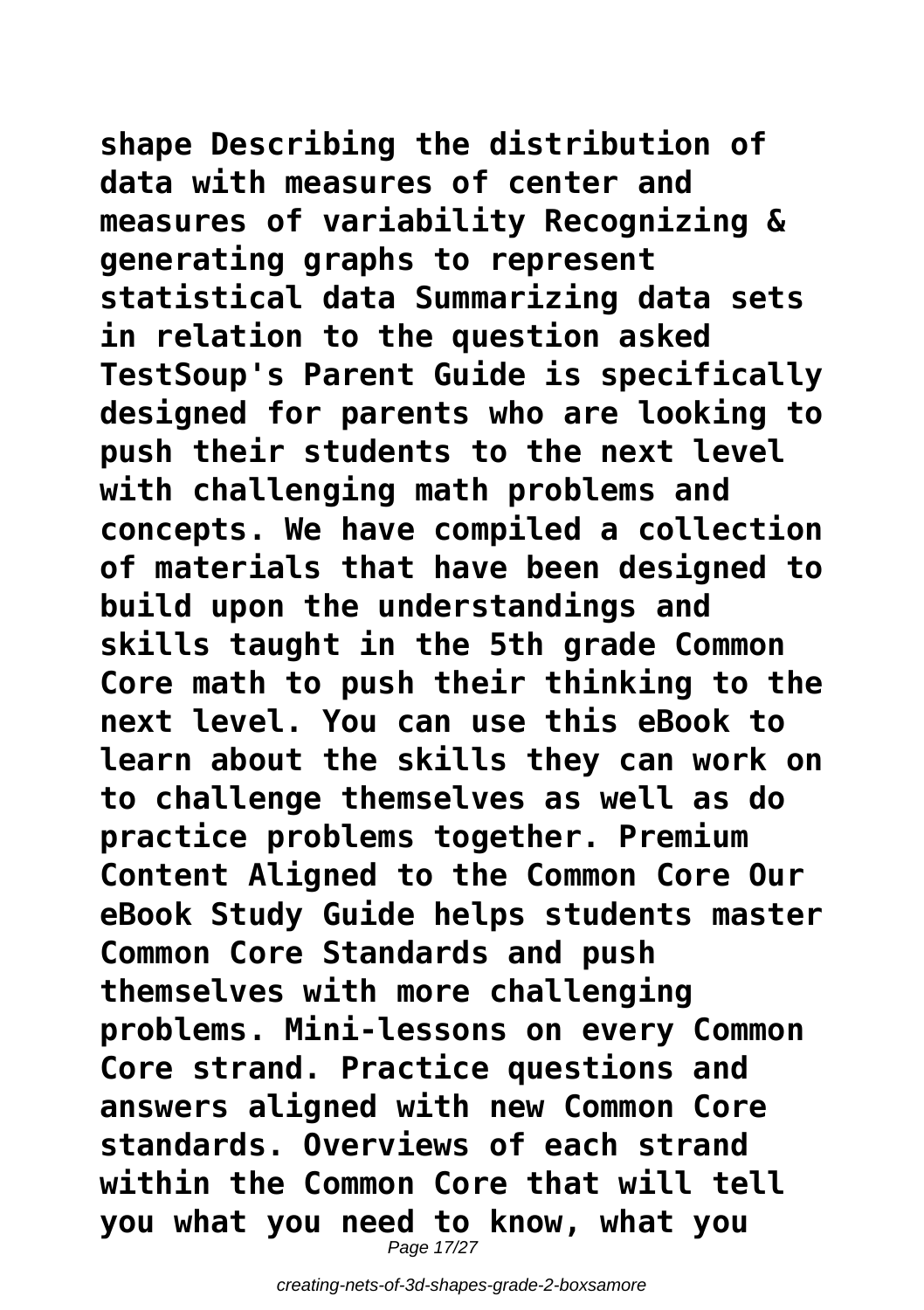**will be learning, and what you should expect to see in the Common Core. Great for teachers, parents, and students who are new to the Common Core! Superior User Interface Bookmark pages you want to revisit Make notes with our easy-touse annotations tool Highlight important passages or questions with our highlight tool Adjust font size Skip to the last page read, or navigate using our table of contents Intuitive hyperlinks allow for intuitive and efficient navigation Content Outline Lessons, vocabulary, practice problems & explanations, as well as a description of what you and your student should expect from the new common core standards, for each of the following: Expressions & Equations Creating & solving expressions with whole number exponents Creating & solving expressions based on written descriptions Creating equivalent expressions Identifying equivalent expressions Creating expressions using variables to represent unkown numbers in word problems Solving equations & inequalities Using variables to write & solve equations for real world**

Page 18/27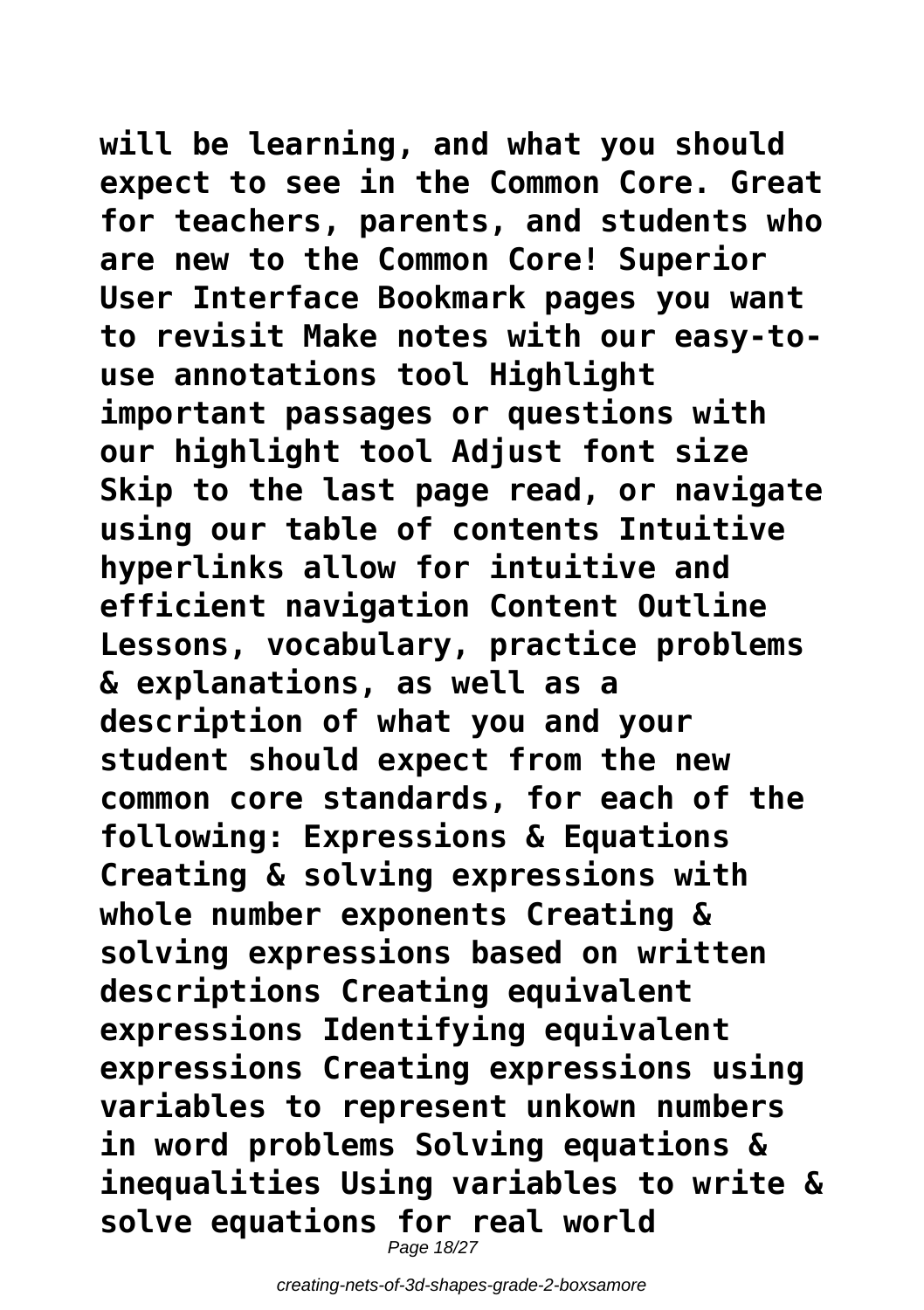**situations Writing inequalities to represent real life situations Determining relationships between variables in order to solve word problems Geometry Finding the area of polygons Finding the area of right rectangular prisms Drawing polygons in a coordinate plane Using 2d nets to represent 3d shapes & find surface area The Number System Dividing fractions Multiplying multi-digit numbers Adding, subtracting, multiplying & dividing decimals Finding greates common factors and least common multiples Using positive & negative numbers to represent opposite values or directions Rational numbers as part of the number line Ordering & absolute value of positive & negative numbers Finding the distance between 2 points on a coordinate plane Ratios & Proportions Understanding ratios & using them to describe relationships Using unit rates to describe relationships between 2 quantities Using reatios to solve real world problems Statistics & Probability Identifying & creating statistical questions Describing the distribution**

**of data with center, spread, or overall** Page 19/27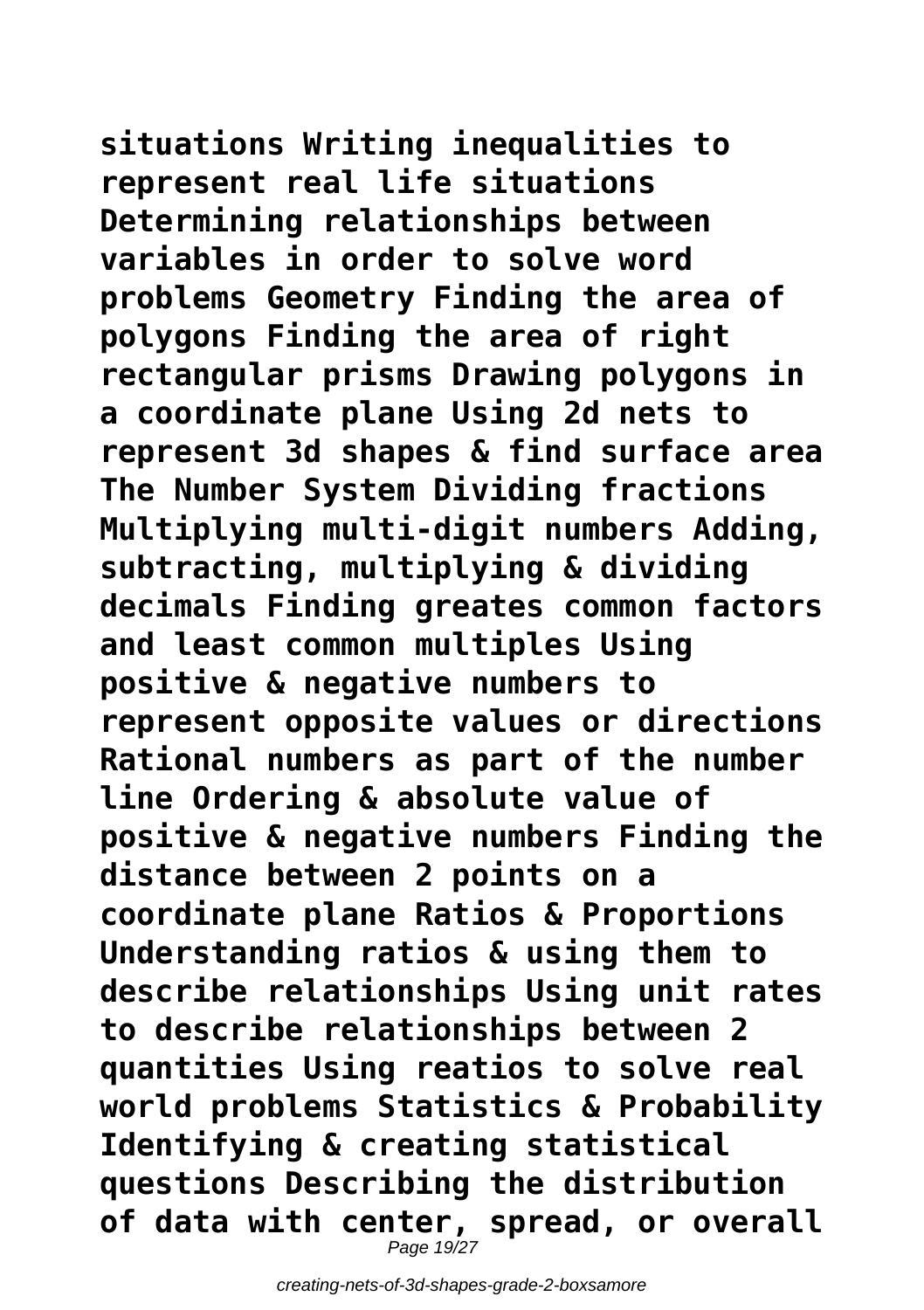**shape Describing the distribution of data with measures of center and measures of variability Recognizing & generating graphs to represent statistical data Summarizing data sets in relation to the question asked \* The Heinemann Mathematics scheme has been developed by the authors of the primary course SPMG, with the aim of building on established strengths to provide a structured development of children's mathematical knowledge and skills within the revised curricula. Cambridge Primary Mathematics Stage 6 Teacher's Resource with CD-ROM A guide for students and professionals Jumpstart! Talk for Learning Level 2-three Dimensional Shapes Subject knowledge and lesson ideas Design your own Boxes, 3D Forms**

Did you know that a circle has more than one side? Are you aware of the difference between 1:2 and 1⁄2? Could you spot when a 2D shape is actually 3D? Tackling Misconceptions in Primary Mathematics is a practical guide based on the principles that sound subject knowledge is key to fostering understanding, and addressing misconceptions is central to pupil progress. With an emphasis on preventing as well as unpicking misconceptions in the classroom, it offers trainee and practising teachers clear explanations, practical strategies, and examples of the classroom language and dialogue that will help pupils successfully navigate tricky topics. The book

Page 20/27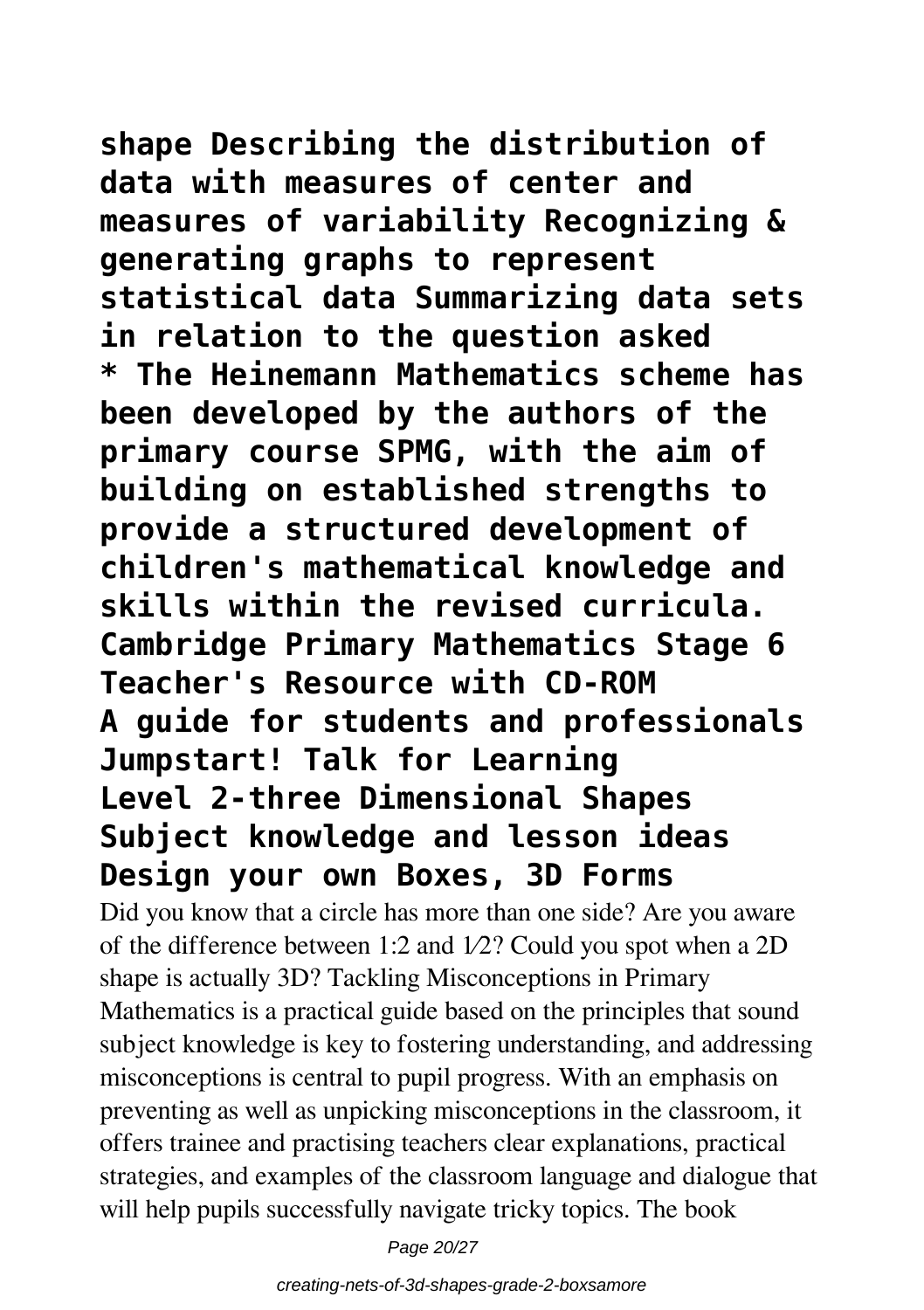demonstrates the importance of preventing misconceptions through what is said, done and presented to children, giving a variety of examples of common misconceptions and exploring how they can be addressed in a classroom environment. Proper intervention at the point of misconception is regarded as a key skill for any outstanding classroom practitioner and the author stresses the value in understanding how the pupil got there and explaining that it's okay to make mistakes. Misconceptions are only one step away from correctly formed concepts if harnessed with care and skill. This comprehensive text is designed to be read as either a short course introduction, or dipped into as a guide to assist teaching. It is essential reading for trainee primary school teachers on all routes to QTS, as well as mathematics subject leaders and practising teachers looking to inspire the next generation of confident and inquisitive mathematicians.

The ICT Handbook for Primary Teachers will help all those involved in primary education, whether in training, teaching or leadership roles, to develop the ICT knowledge, understanding and skills required to enhance children's learning in the classroom. This new edition reflects the changes to the curriculum from 2014. It includes a new section on the Computing curriculum and an overview of the reorganisation of those online agencies that serve to support ICT. Covering theory and practise this essential handbook explores and outlines the usefulness of a wide range of up to date ICT resources in a range of primary contexts, and advice is offered on assessing whether ICT is preferable to other approaches for 'enhancing learning'. With reference to supplementary online resources, providing activities, multimedia resources and further reading, the book covers: the requirements of the new Computing curriculum, the place for ICT in enhancing teaching and learning across the curriculum, using ICT in core curriculum subjects and in cross-curricular contexts, different models of e-learning (interactive whiteboards, tablet PCs, mobile devices, the Internet etc), how ICT can be used to help pupils with special educational needs and using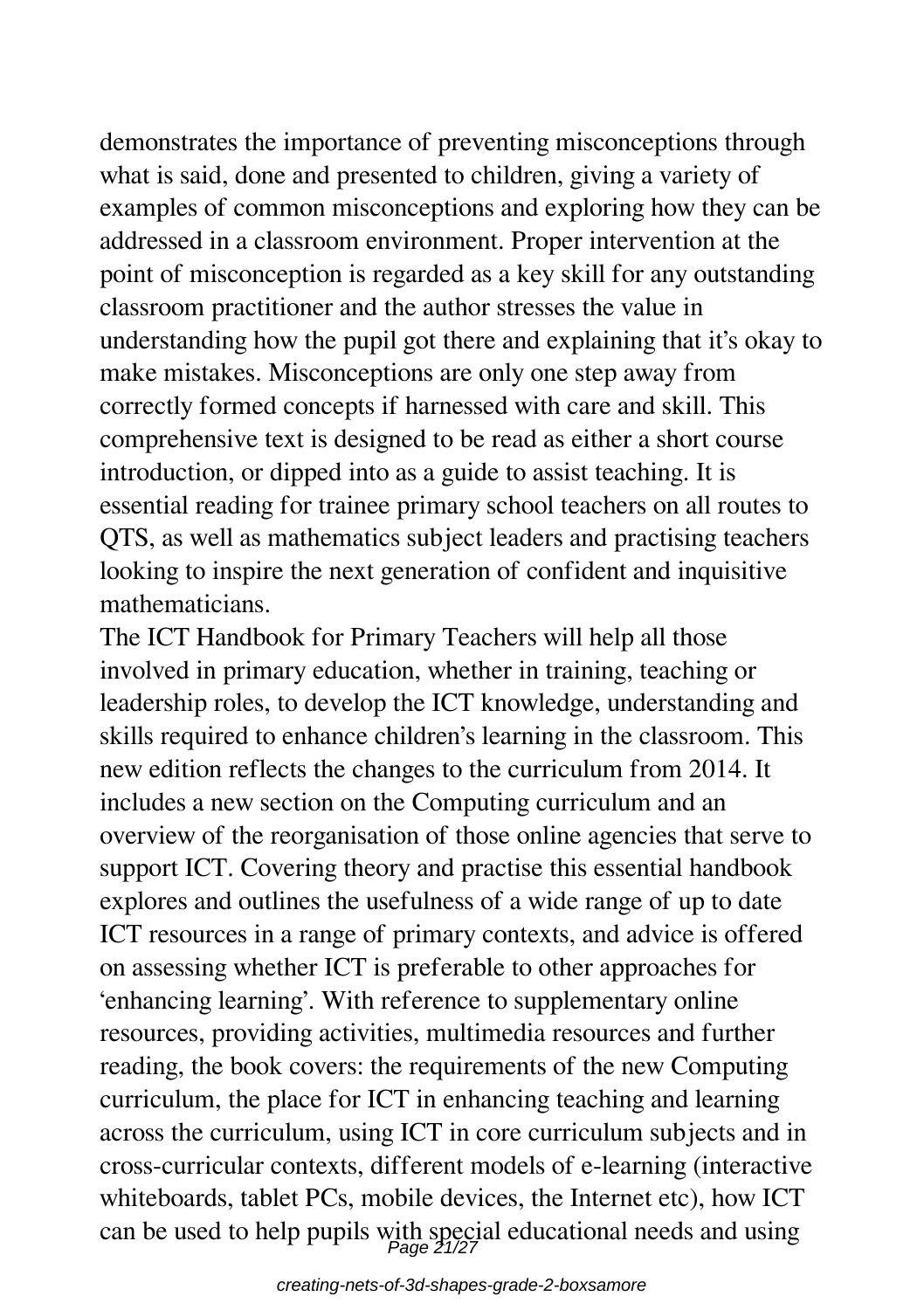ICT for planning, delivery, assessment and recording. This book is an indispensible guide to ICT for students on PGCE, BEd and undergraduate teaching courses, along with practising teachers, SENCOs, ICT coordinators and school leaders.

TestSoup's 7th Grade Math BOOST - Parent Edition has been specifically designed to support parents as they work with their students on math skills that might be particularly challenging for them. The resources we have compiled into this Parent Guide have been designed to help parents understand what students are struggling with and how to best help them at home. 7th Grade Math can be challenging, let us work with you to develop a strong understanding of what is expected from your students with these new standards and skills! ~Premium Content~ \*Our eBook Study Guide helps give students extra help with 7th Grade Math and to help them develop the necessary basic skills needed to be successful with 7th grade math.. \*Mini-lessons on every skill included in the eBook. \*Hundreds of practice questions and full explained answers. \*Overviews of each skill that will tell you what you need to know, what you will be learning, and what you should expect to see in 7th Grade. \*Great for parents who are looking to support their students who are struggling with math. ~Superior User Interface~ \*Bookmark pages you want to revisit \*Make notes with our easy-to-use annotations tool \*Highlight important passages or questions with our highlight tool \*Adjust font size \*Skip to the last page read, or navigate using our table of contents \*Intuitive hyperlinks allow for intuitive and efficient navigation ~Content Outline~ Lessons, vocabulary, practice problems & explanations, as well as a description of what you and your student should expect from this eBook in helping to build foundational skills, for each of the following: -Expressions & Equations- \*Creating & solving expressions with whole number exponents \*Creating & solving expressions based on written descriptions \*Creating equivalent expressions \*Identifying equivalent expressions \*Creating expressions using variables to represent unkown numbers in word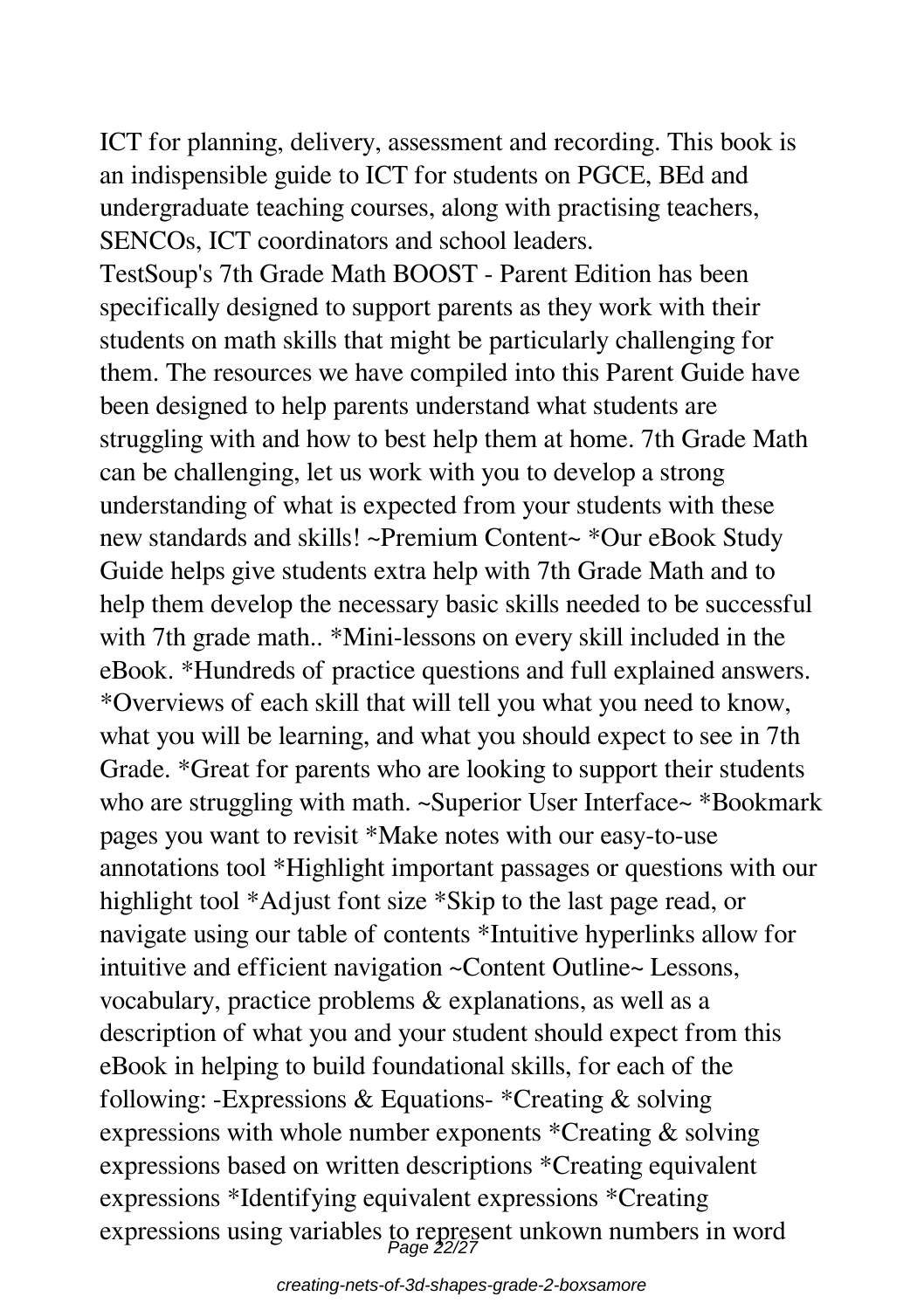problems \*Solving equations & inequalities \*Using variables to write & solve equations for real world situations \*Writing inequalities to represent real life situations \*Determining relationships between variables in order to solve word problems -Geometry- \*Finding the area of polygons \*Finding the area of right rectangular prisms \*Drawing polygons in a coordinate plane \*Using 2D nets to represent 3D shapes & find surface area -The Number System- \*Dividing fractions \*Multiplying multi-digit numbers \*Adding, subtracting, multiplying & dividing decimals \*Finding greates common factors and least common multiples \*Using positive & negative numbers to represent opposite values or directions \*Rational numbers as part of the number line \*Ordering & absolute value of positive & negative numbers \*Finding the distance between 2 points on a coordinate plane -Ratios & Proportions- \*Understanding ratios & using them to describe relationships \*Using unit rates to describe relationships between 2 quantities \*Using reatios to solve real world problems -Statistics & Probability- \*Identifying & creating statistical questions \*Describing the distribution of data with center, spread, or overall shape \*Describing the distribution of data with measures of center and measures of variability \*Recognizing & generating graphs to represent statistical data \*Summarizing data sets in relation to the question asked Now with 50 new misconceptions, this practical guide helps teachers and trainees tackle potential errors whilst enhancing their understanding of the difficulties encountered in mathematical development.

Tough Topics in Shape and Angle

Launch a Rocket into Space

Cambridge Primary Mathematics Stage 2 Teacher's Resource with CD-ROM

Learning to teach mathematics in the primary school

Teacher's book

Preventing, identifying and addressing children's errors

Page 23/27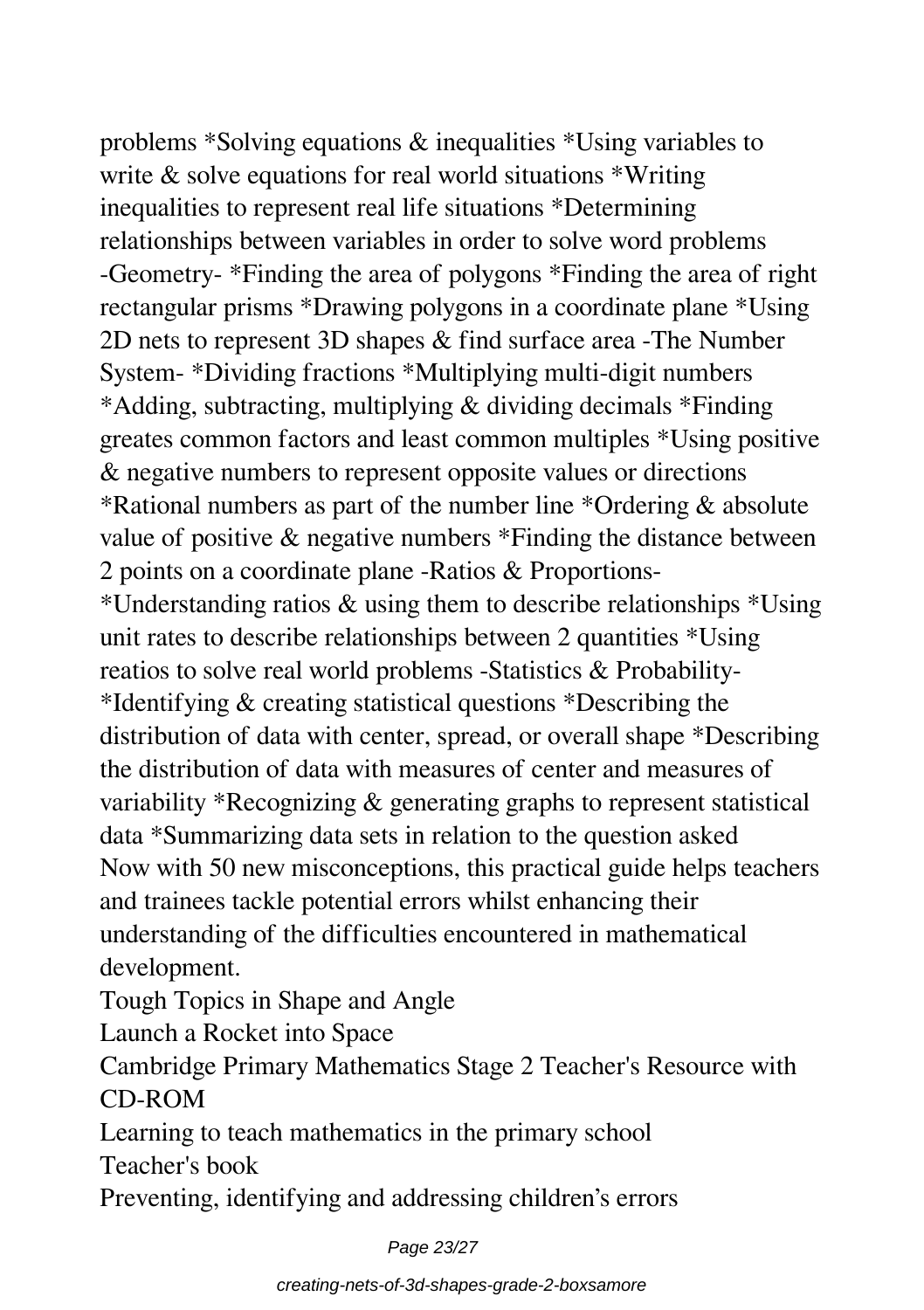*This short series of three books - "Number", "Shape and Space" and "Measures and Handling Data" - gives teachers and parents a range of ideas to help children with mathematical learning difficulties get to grip with mathematics. In order to help these children effectively, statements and teaching points need to be rephrased and produced in a variety of ways, using concrete and pictorial aids. The activities in these books aim to help teachers to offer children a wide-ranging mathematical vocabulary - adding meaning to the words children already use rather than just adding words to their repertoire. These activities are flexible and can be used in order with children of a range of ages and ability levels. Activities focusing on shape and space include: symmetry; shapes and patterns; properties of shapes; points of the compass; angle and turn; measurement of angles and use of compass and protractor; and coordinates. Teaching outside the classroom improves*

*Curriculum Outdoors: Year 6 presents a* Page 24/27

*pupils' engagement with learning as well as their health and wellbeing, but how can*

*effectively with enjoyable and motivating outdoor learning in Year 6? The National*

*teachers link curriculum objectives*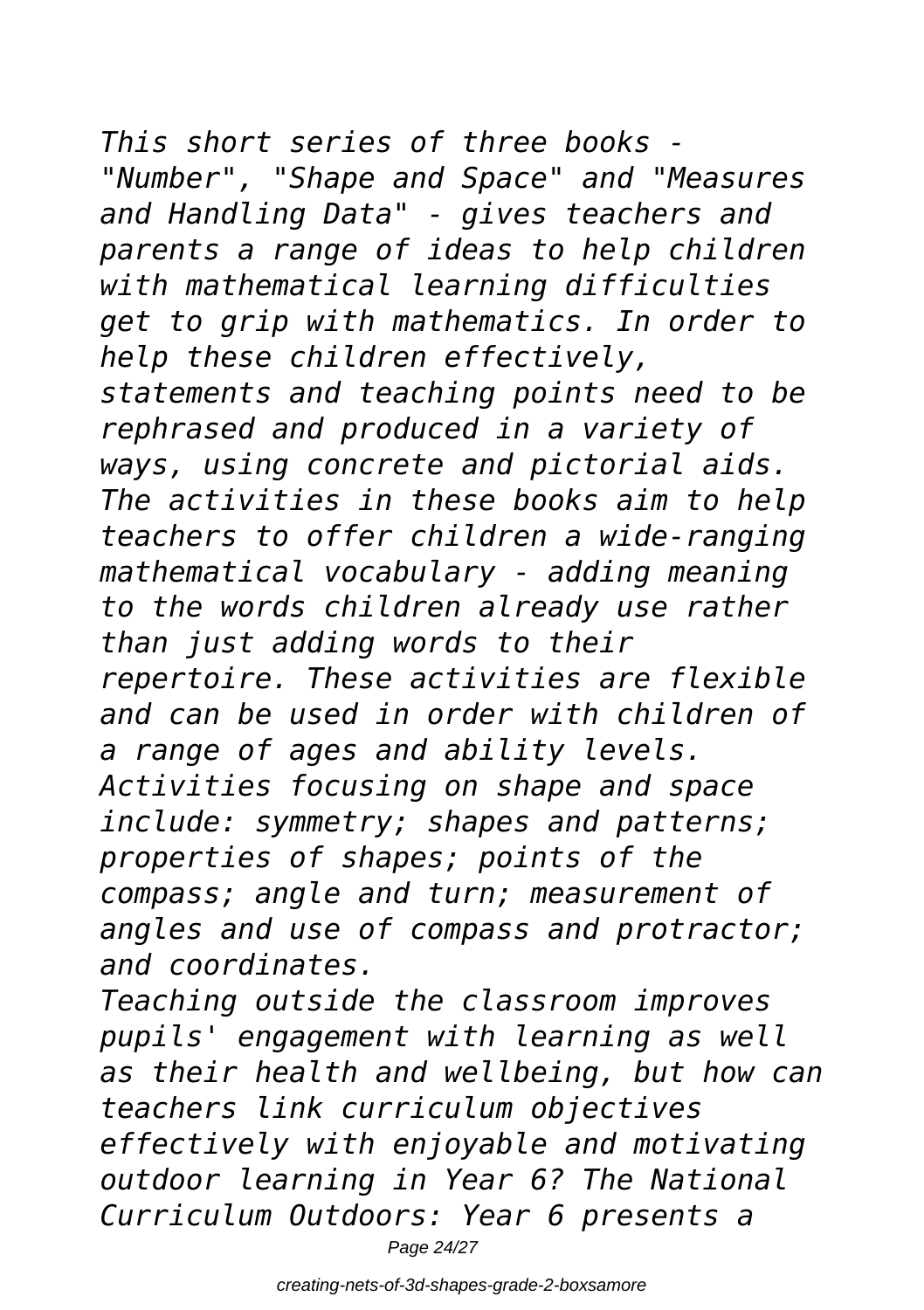## *series of photocopiable lesson plans that*

*address each primary curriculum subject, whilst enriching pupils with the benefits of learning in the natural environment. Outdoor learning experts Sue Waite, Michelle Roberts and Deborah Lambert provide inspiration for primary teachers to use outdoor contexts as part of their everyday teaching and showcase how headteachers can embed curriculum teaching outside throughout the school, whilst protecting teaching time and maintaining high-quality teaching and performance standards. All of the Year 6 curriculum lessons have been tried and tested successfully in schools and can be adapted and developed for school grounds and local natural environments. What's more, each scheme of work in this all-encompassing handbook includes primary curriculum objectives; intended learning outcomes; warm-up and main activities; plenary guidance; natural connections; ICT and PSHE links; and word banks. Stress amongst primary-age children is a growing problem, and this in turn impacts on pupils' ability to learn effectively. Meditation has a calming, beneficial effect and at the same time increases children's creative thinking skills. The*

*Vision Within provides a practical*

Page 25/27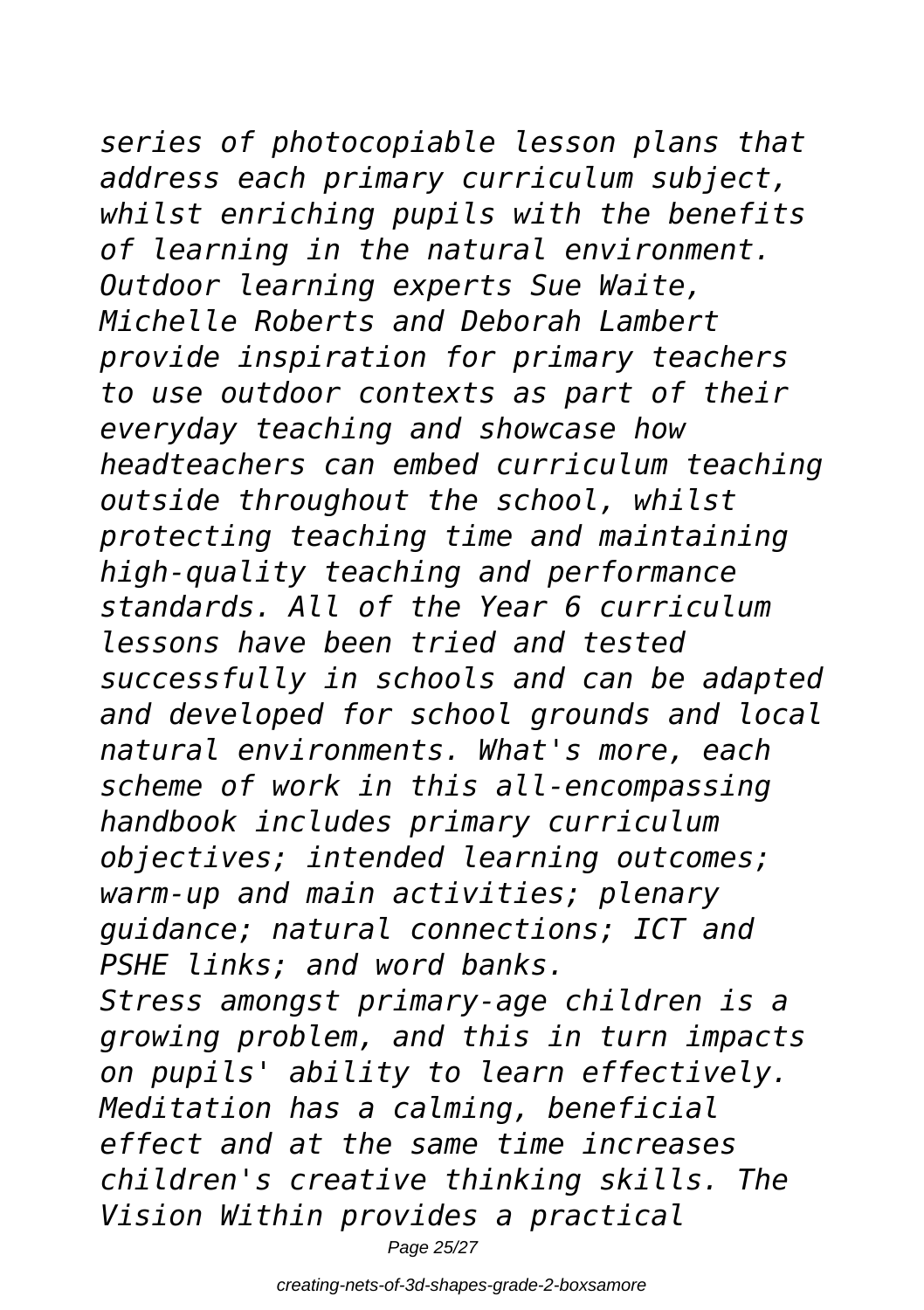## *introduction to creative visualization for*

*primary school teachers. The tried-andtested visualization sequences are ready to use, with little or no preparation. Optional follow-up activities link the visualizations to maths, drama, poetry and the arts. The visualizations in this book will help children to develop a range of life skills, from problem solving, reasoning and evaluation to managing feelings, empathy and social skills making them more creative and relaxed learners - and better able to cope with the stresses of modern day life. Creating Stellar Lessons with Digital Tools prepares teachers in training and inservice teachers to use technologies for design and development activities with middle and high school students. While software, open resources, handheld devices, and other tools hold great potential to enhance learning experiences, teachers themselves must model technology use in ways that inspire students to become producers and leaders rather than consumers and followers. Featuring concrete applications in social studies, English, mathematics, and science scenarios, this book provides pre-service teachers with seven paths to creatively integrate and innovate with computational* Page 26/27